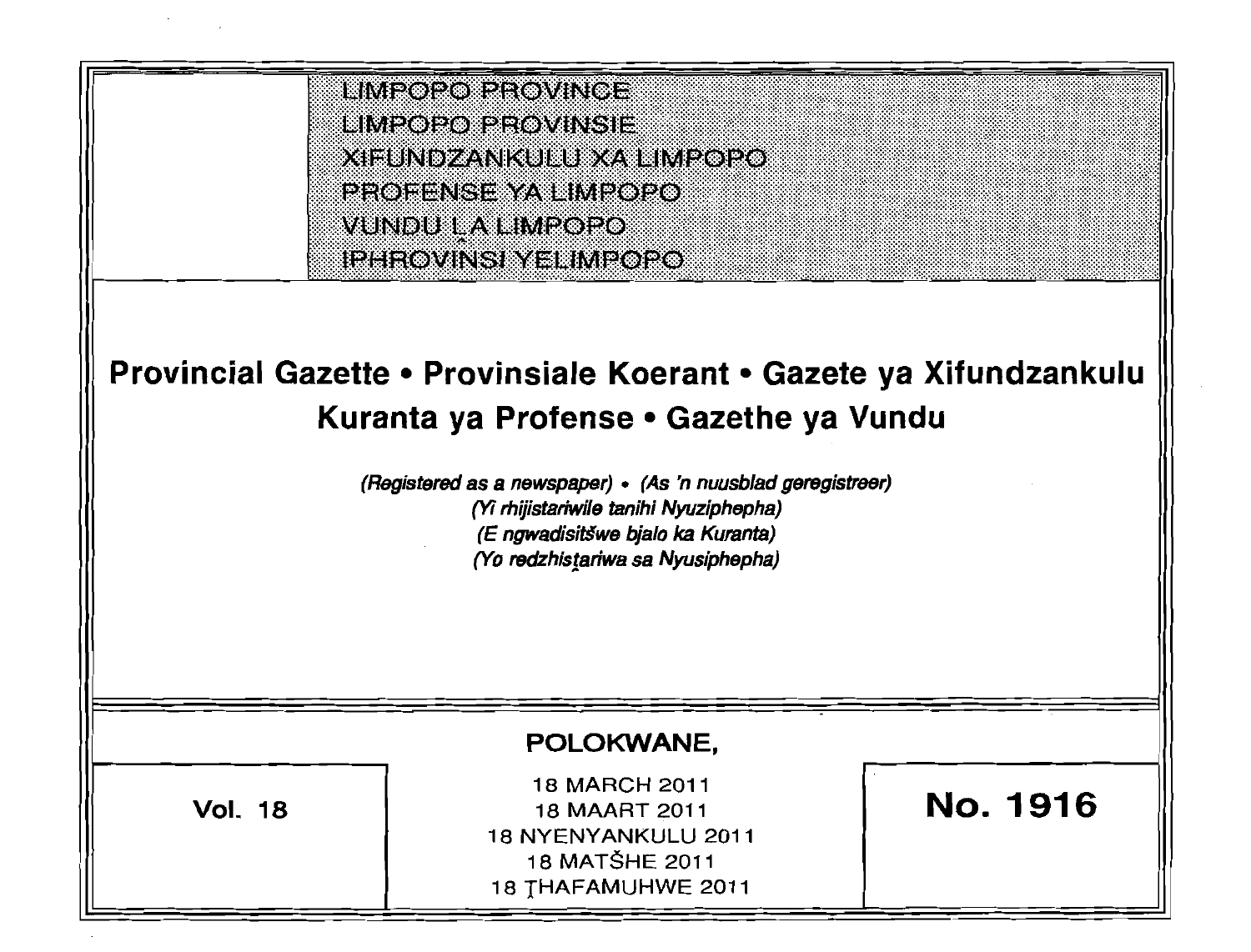#### **IMPORTANT NOTICE**

**The Government Printing Works will not be held responsible for faxed documents not received due to errors on the fax machine or faxes received which are unclear or incomplete. Please be advised that an "OK" slip, received from a fax machine, will not be accepted as proof that documents were received by the GPW for printing. If documents are faxed to the GPW it will be the sender's responsibility to phone and confirm that the documents were received in good order.** 

**Furthermore the Government Printing Works will also not be held responsible for cancellations and amendments which have not been done on original documents received from clients.** 

#### **CONTENTS • INHOUD**

| No.                                                              |                                                                                                                  | Page<br>No. | Gazette<br>No. |  |  |  |  |
|------------------------------------------------------------------|------------------------------------------------------------------------------------------------------------------|-------------|----------------|--|--|--|--|
|                                                                  | <b>GENERAL NOTICES • ALGEMENE KENNISGEWINGS</b>                                                                  |             |                |  |  |  |  |
| 73                                                               | Town-planning and Townships Ordinance (15/1986): Maruleng Land Use Management Scheme, 2008                       | 8           | 1916           |  |  |  |  |
| 73                                                               |                                                                                                                  | 8           | 1916           |  |  |  |  |
| 74                                                               | Town-planning and Townships Ordinance (15/1986): Ba-Phalaborwa Amendment Schemes 3 and 4                         | 9           | 1916           |  |  |  |  |
| 74                                                               | Ordonnansie op Dorpsbeplanning en Dorpe (15/1986): Ba-Phalaborwa-wysigingskemas 3 en 4                           | 9           | 1916           |  |  |  |  |
| 76                                                               |                                                                                                                  | 10          | 1916           |  |  |  |  |
| 76                                                               |                                                                                                                  | 10          | 1916           |  |  |  |  |
| 77                                                               |                                                                                                                  | 11          | 1916           |  |  |  |  |
| 77                                                               |                                                                                                                  | 11          | 1916           |  |  |  |  |
| 78                                                               |                                                                                                                  | 11          | 1916           |  |  |  |  |
| 78                                                               | Wet op die Ontwikkeling en Advertering van Paaie (21/1940): Hersonering: Gedeelte 6, plaas Geluk 998 LS          | 12          | 1916           |  |  |  |  |
| 79                                                               | Development Facilitation Act (67/1995): Establishment of land development area: Portion 2 and 3, farm Siloam 199 | 13          | 1916           |  |  |  |  |
| <b>LOCAL AUTHORITY NOTICES • PLAASLIKE BESTUURSKENNISGEWINGS</b> |                                                                                                                  |             |                |  |  |  |  |
| 112                                                              | Town-planning and Townships Ordinance (15/1986): Polokwane/Perskebult Amendment Scheme 226                       | 20          | 1916           |  |  |  |  |
| 112                                                              | Ordonnansie op Dorpsbeplanning en Dorpe (15/1986): Polokwane/Perskebult-wysigingskema 226                        | 20          | 1916           |  |  |  |  |
| 113                                                              | Town-planning and Townships Ordinance (15/1986): Musina Municipality: Messina Amendment Scheme 136               | 15          | 1916           |  |  |  |  |
| 113                                                              | Ordonnansie op Dorpsbeplanning en Dorpe (15/1986): Musina Munisipaliteit: Messina-wysigingskema 136              | 15          | 1916           |  |  |  |  |
| 114                                                              | Town-planning and Townships Ordinance (15/1986): Musina Municipality: Messina Amendment Scheme 152               | 15          | 1916           |  |  |  |  |
| 114                                                              | Ordonnansie op Dorpsbeplanning en Dorpe (15/1986): Musina Munisipaliteit: Messina-wysigingskema 152              | 15          | 1916           |  |  |  |  |
| 115                                                              | Town-planning and Townships Ordinance (15/1986): Musina Municipality: Messina Amendment Scheme 153               | 16          | 1916           |  |  |  |  |
| 115                                                              | Ordonnansie op Dorpsbeplanning en Dorpe (15/1986): Musina Munisipaliteit: Messina-wysigingskema 153              | 16          | 1916           |  |  |  |  |
| 116                                                              | Town-planning and Townships Ordinance (15/1986): Musina Municipality: Messina Amendment Scheme 158               | 16          | 1916           |  |  |  |  |
| 116                                                              | Ordonnansie op Dorpsbeplanning en Dorpe (15/1986): Musina Munisipaliteit: Messina-wysigingskema 158              | 16          | 1916           |  |  |  |  |
| 117                                                              | Town-planning and Townships Ordinance (15/1986): Musina Municipality: Messina Amendment Scheme 159               | 17          | 1916           |  |  |  |  |
| 117                                                              | Ordonnansie op Dorpsbeplanning en Dorpe (15/1986): Musina Munisipaliteit: Messina-wysigingskema 159              | 17          | 1916           |  |  |  |  |
| 118                                                              | Town-planning and Townships Ordinance (15/1986): Musina Municipality: Messina Amendment Scheme 163               | 17          | 1916           |  |  |  |  |
| 118                                                              | Ordonnansie op Dorpsbeplanning en Dorpe (15/1986): Musina Munisipaliteit: Messina-wysigingskema 163              | 17          | 1916           |  |  |  |  |
| 119                                                              | Town-planning and Townships Ordinance (15/1986): Musina Municipality: Messina Amendment Scheme 168               | 18          | 1916           |  |  |  |  |
| 119                                                              | Ordonnansie op Dorpsbeplanning en Dorpe (15/1986): Musina Munisipaliteit: Messina-wysigingskema 168              | 18          | 1916           |  |  |  |  |
| 120                                                              | Town-planning and Townships Ordinance (15/1986): Musina Municipality: Messina Amendment Scheme 173               | 18          | 1916           |  |  |  |  |
| 120                                                              | Ordonnansie op Dorpsbeplanning en Dorpe (15/1986): Musina Munisipaliteit: Messina-wysigingskema 173              | 18          | 1916           |  |  |  |  |
| 121                                                              | Town-planning and Townships Ordinance (15/1986): Musina Municipality: Messina Amendment Scheme 178               | 19          | 1916           |  |  |  |  |
| 121                                                              | Ordonnansie op Dorpsbeplanning en Dorpe (15/1986): Musina Munisipaliteit: Messina-wysigingskema 178              | 19          | 1916           |  |  |  |  |
| 122                                                              | Town-planning and Townships Ordinance (15/1986): Maruleng Land Use Management Scheme 2008                        | 21          | 1916           |  |  |  |  |
| 122                                                              | Ordonnansie op Dorpsbeplanning en Dorpe (15/1986): Maruleng Munisipaliteit: Maruleng Grondgebruikskema 2008      | 21          | 1916           |  |  |  |  |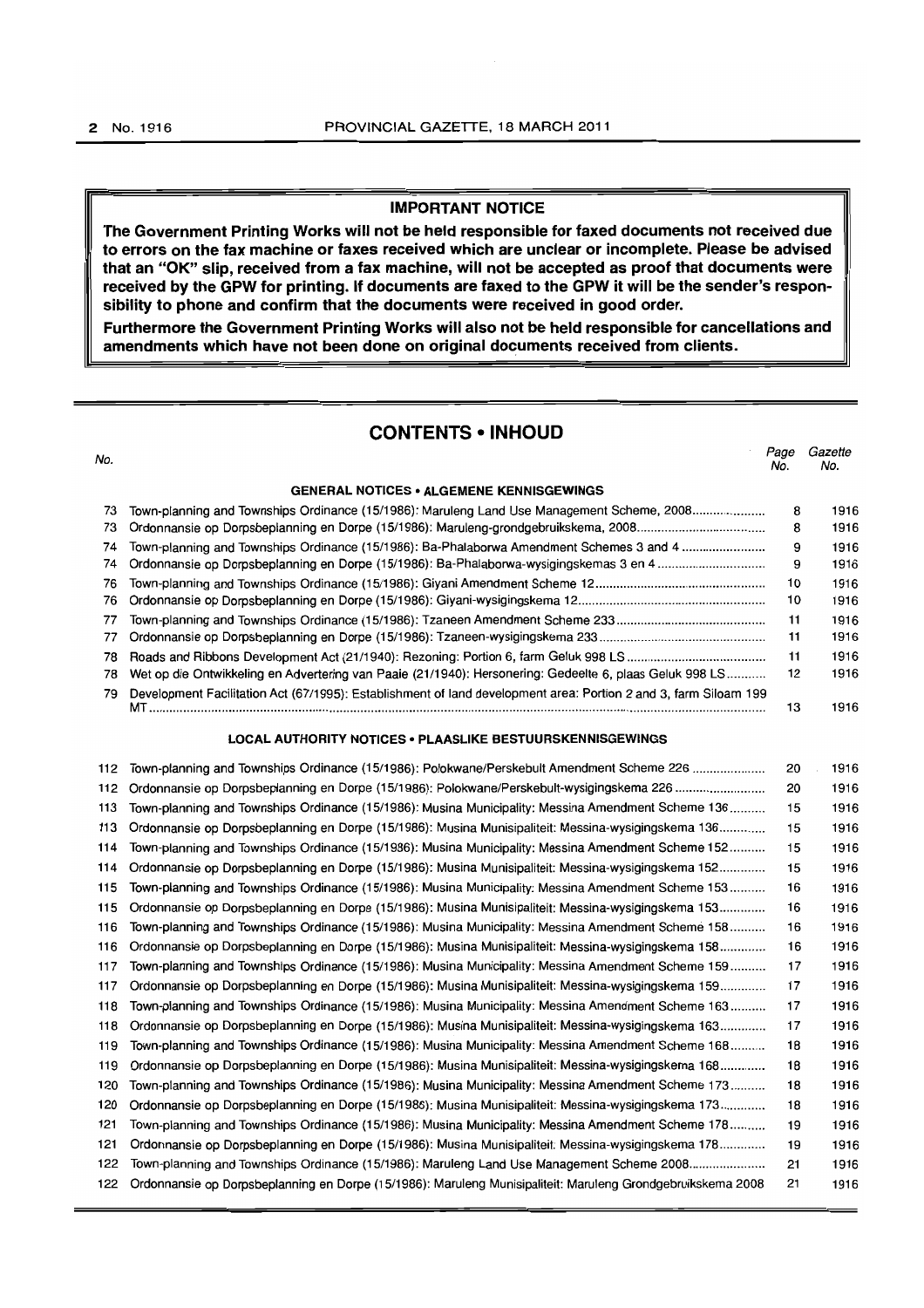PROVINCIAL GAZETTE, 18 MARCH 2011

| <b>IMPORTANT NOTICE</b>                                                                                                                                               |                                                              |  |  |  |  |
|-----------------------------------------------------------------------------------------------------------------------------------------------------------------------|--------------------------------------------------------------|--|--|--|--|
| The                                                                                                                                                                   |                                                              |  |  |  |  |
| <b>Limpopo Provincial Gazette Function</b>                                                                                                                            |                                                              |  |  |  |  |
| will be transferred to the                                                                                                                                            |                                                              |  |  |  |  |
| <b>Government Printer</b> in Pretoria                                                                                                                                 |                                                              |  |  |  |  |
| as from 1 November 2004                                                                                                                                               |                                                              |  |  |  |  |
| <b>NEW PARTICULARS ARE AS FOLLOWS:</b>                                                                                                                                |                                                              |  |  |  |  |
| <b>Physical address:</b>                                                                                                                                              | <b>Postal address:</b>                                       |  |  |  |  |
| <b>Government Printing Works</b><br>149 Bosman Street<br>Pretoria                                                                                                     | Private Bag X85<br>Pretoria<br>0001                          |  |  |  |  |
| <b>New contact persons:</b> Louise Fourie Tel.: (012) 334-4686<br>Mrs H. Wolmarans Tel.: (012) 334-4591                                                               |                                                              |  |  |  |  |
| Fax number: (012) 323-8805                                                                                                                                            |                                                              |  |  |  |  |
| E-mail address: hester.wolmarans@gpw.gov.za<br>louise.fourie@gpw.gov.za                                                                                               |                                                              |  |  |  |  |
| <b>Contact person for subscribers:</b>                                                                                                                                |                                                              |  |  |  |  |
|                                                                                                                                                                       | Mrs J. Wehmeyer Tel.: (012) 334-4753<br>Fax.: (012) 323-9574 |  |  |  |  |
| This phase-in period is to commence from 15 October 2004 (suggest date of advert)<br>and notice comes into operation as from 1 November 2004.                         |                                                              |  |  |  |  |
| Subscribers and all other stakeholders are advised to send their advertisements<br>directly to the Government Printing Works, two weeks before the 1st November 2004. |                                                              |  |  |  |  |
| In future, adverts have to be paid in advance<br>before being published in the Gazette.                                                                               |                                                              |  |  |  |  |
| <b>Advertising Manager</b>                                                                                                                                            |                                                              |  |  |  |  |

No.1916 3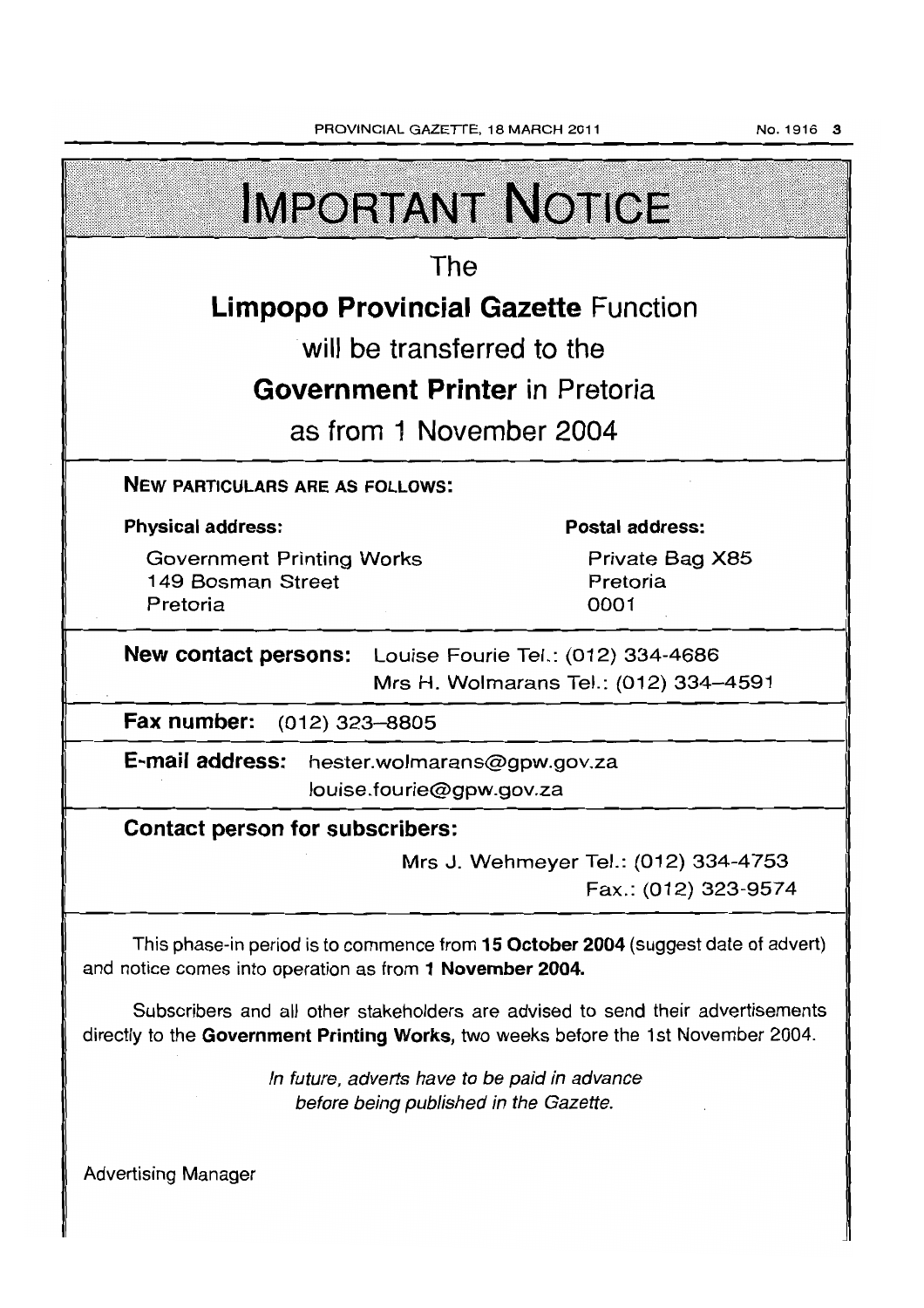**IT** IS THE CLIENTS RESPONSIBILITY TO ENSURE THAT THE CORRECT AMOUNT IS PAID AT THE CASHIER OR DEPOSITED INTO THE GOVERNMENT PRINTING WORKS BANK ACCOUNT AND ALSO THAT THE REQUISITION/COVERING LETTER TOGETHER WITH THE ADVERTISEMENTS AND THE PROOF OF DEPOSIT REACHES THE GOVERNMENT PRINTING WORKS IN TIME FOR INSERTION IN THE PROVINCIAL GAZETTE.

**No ADVERTISEMENTS WILL BE PLACED WITHOUT PRIOR PROOF OF PRE-PAYMENT.** 

| $\frac{1}{4}$ page R 215.43<br>Letter Type: Arial<br>Size: 10<br>Line Spacing: At:<br>Exactly<br>11pt           |
|-----------------------------------------------------------------------------------------------------------------|
|                                                                                                                 |
| $\frac{1}{4}$ page R 430.87<br>Letter Type: Arial<br>Size: 10                                                   |
| Line Spacing: At:<br>Exactly<br>11pt                                                                            |
|                                                                                                                 |
| $\frac{1}{4}$ page R 646.31<br>Letter Type: Arial<br>Size: 10<br>Line Spacing: At:<br>Exactly<br>11pt           |
|                                                                                                                 |
| R 861.74<br>$\frac{1}{4}$ page<br>Letter Type: Arial<br><b>Size: 10</b><br>Line Spacing: At:<br>11pt<br>Exactly |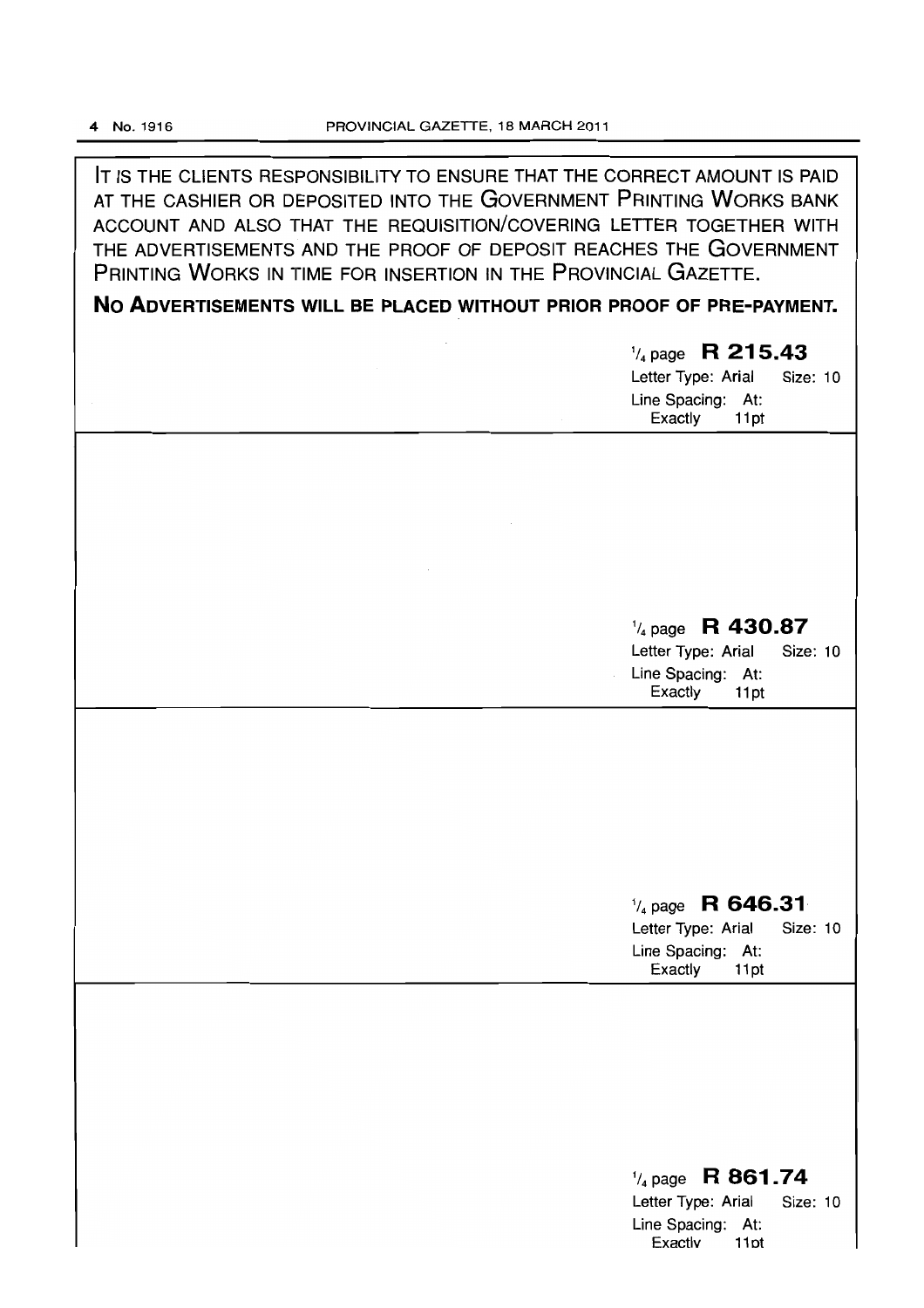#### PROVINCIAL GAZETTE, 18 MARCH 2011



the advertiser;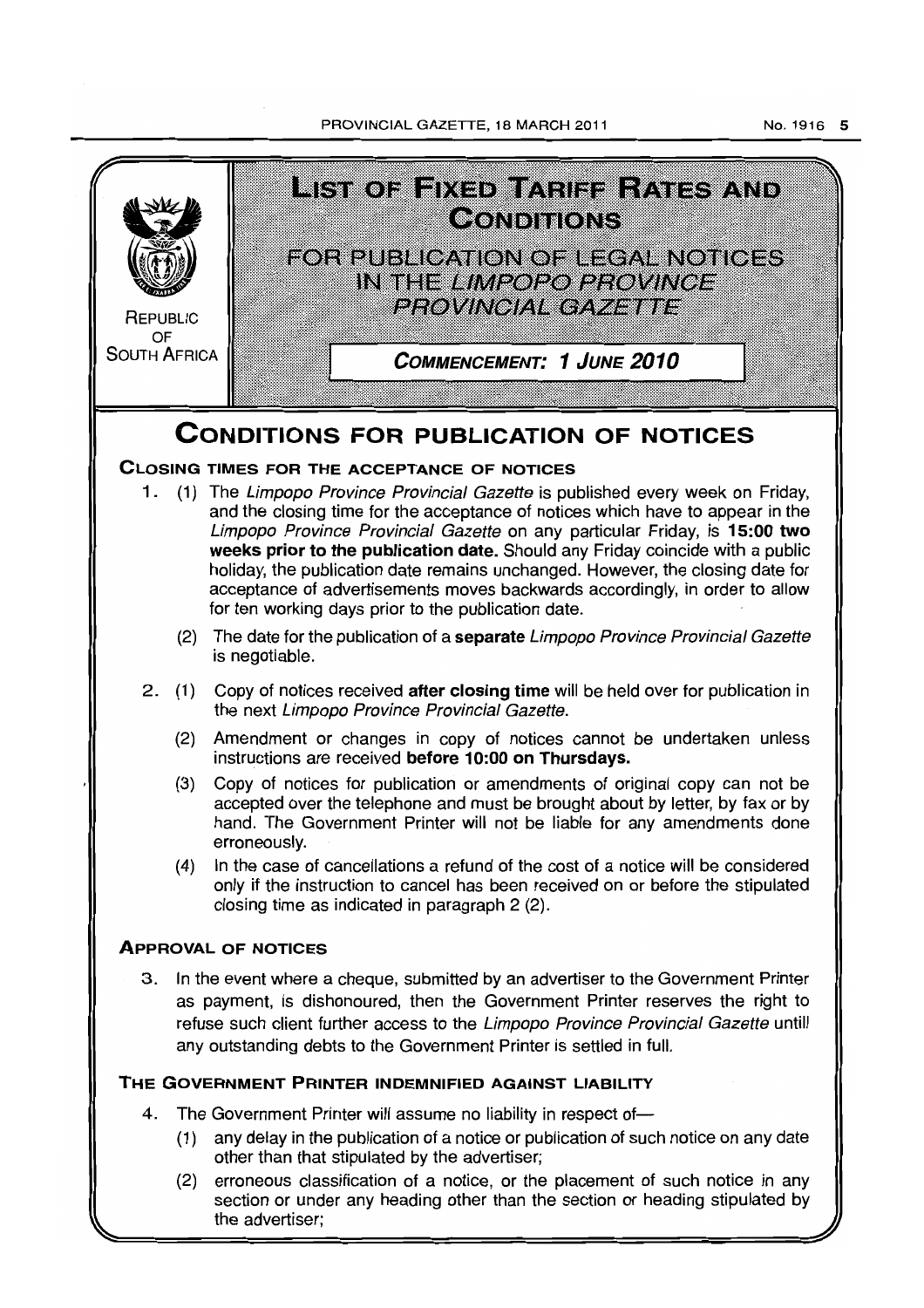(3) any editing, revision, omission, typographical errors or errors resulting from faint or indistinct copy.

#### LIABILITY OF ADVERTISER

5. Advertisers will be held liable for any compensation and costs arising from any action which may be instituted against the Government Printer in consequence of the publication of any notice.

### **COPY**

- 6. Copy of notices must be typed on one side of the paper only and may not constitute part of any covering letter or document.
- 7. At the top of any copy, and set well apart from the notice, the following must be stated:

Where applicable

- (1) The heading under which the notice is to appear.
- (2) The cost of publication applicable to the notice, in accordance with the "Word Count Table".

## PAYMENT OF COST

- 9. With effect from 1 NOVEMBER 2004 no notice will be accepted for publication unless the cost of the insertion(s) is prepaid in CASH or by CHEQUE or POSTAL ORDERS. It can be arranged that money can be paid into the banking account of the Government Printer, in which case the deposit slip accompanies the advertisement before publication thereof.
- 10. (1) The cost of a notice must be calculated by the advertiser in accordance with the word count table.
	- (2) Where there is any doubt about the cost of publication of a notice,' and in the case of copy, an enquiry, accompanied by the relevant copy, should be addressed to the Advertising Section, Government Printing Works, Private Bag X85, Pretoria, 0001 [Fax: (012) 323-8805], before publication.
- 11. Overpayment resulting from miscalculation on the part of the advertiser of the cost of publication of a notice will not be refunded, unless the advertiser furnishes adequate reasons why such miscalculation occurred. In the event of underpayments, the difference will be recovered from the advertiser, and the notice(s) will not be published until such time as the full cost of such publication has been duly paid in cash or by cheque or postal orders, or into the banking account.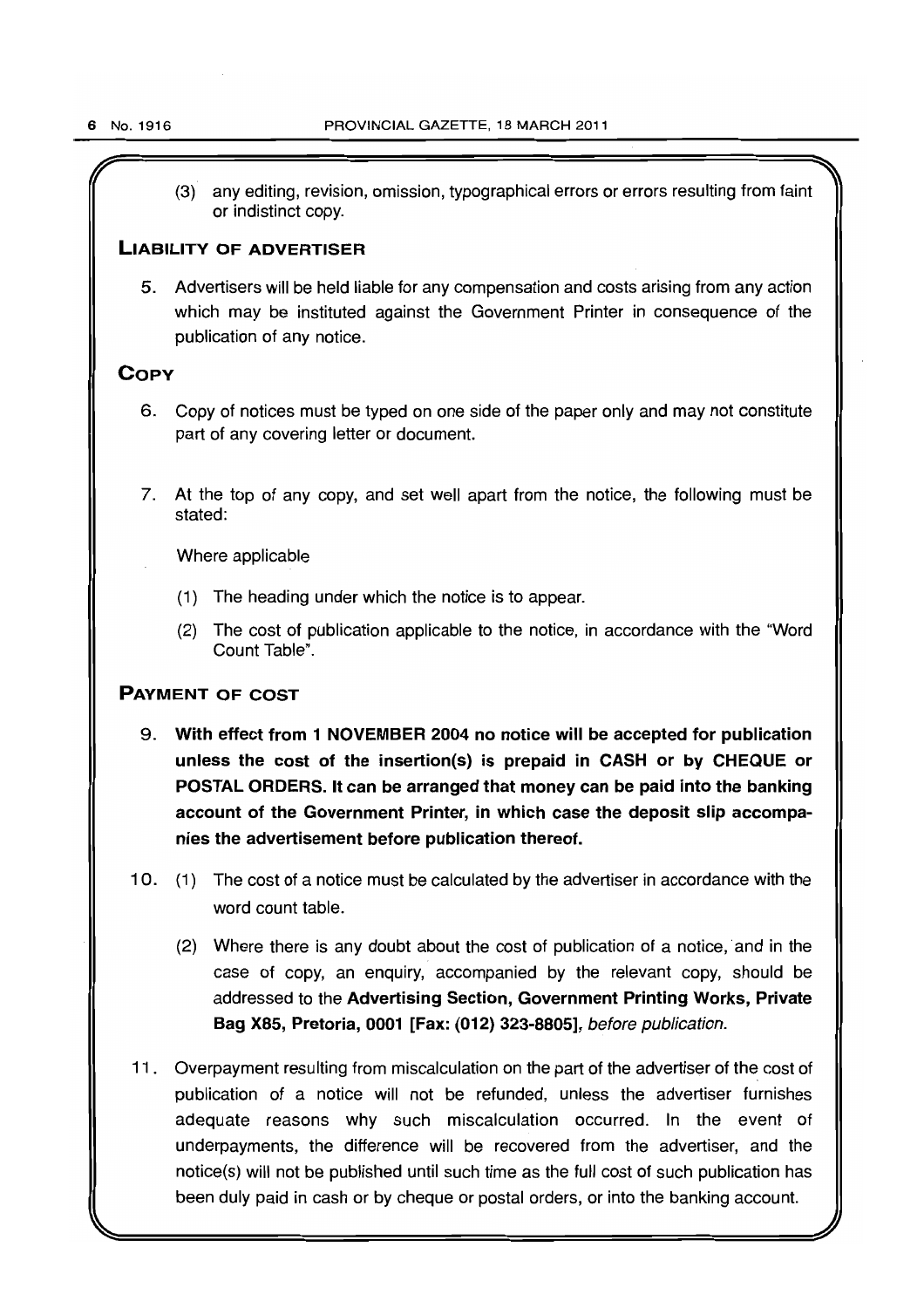- 12. In the event of a notice being cancelled, a refund will be made only if no cost regarding the placing of the notice has been incurred by the Government Printing Works.
- 13. The Government Printer reserves the right to levy an additional charge in cases where notices, the cost of which has been calculated in accordance with the Word Count Table, are subsequently found to be excessively lengthy or to contain overmuch or complicated tabulation.

# PROOF OF PUBLICATION

14. Copies of the Limpopo Province Provincial Gazette which may be required as proof of publication, may be ordered from the Government Printer at the ruling price. The Government Printer will assume no liability for any failure to post such Limpopo Province Provincial Gazette(s) or for any delay in despatching it/them.

# **GOVERNMENT PRINTERS BANK ACCOUNT PARTICULARS**

4057114016

Bank:

**ABSA** 

BOSMAN STREET

Account No.:

Branch code: 632005

Reference No.: 00000049

Fax No.: (012) 323 8805

# Enquiries:

| Mrs. L. Fourie    | Tel.: (012) 334-4686 |
|-------------------|----------------------|
| Mrs. H. Wolmarans | Tel.: (012) 334-4591 |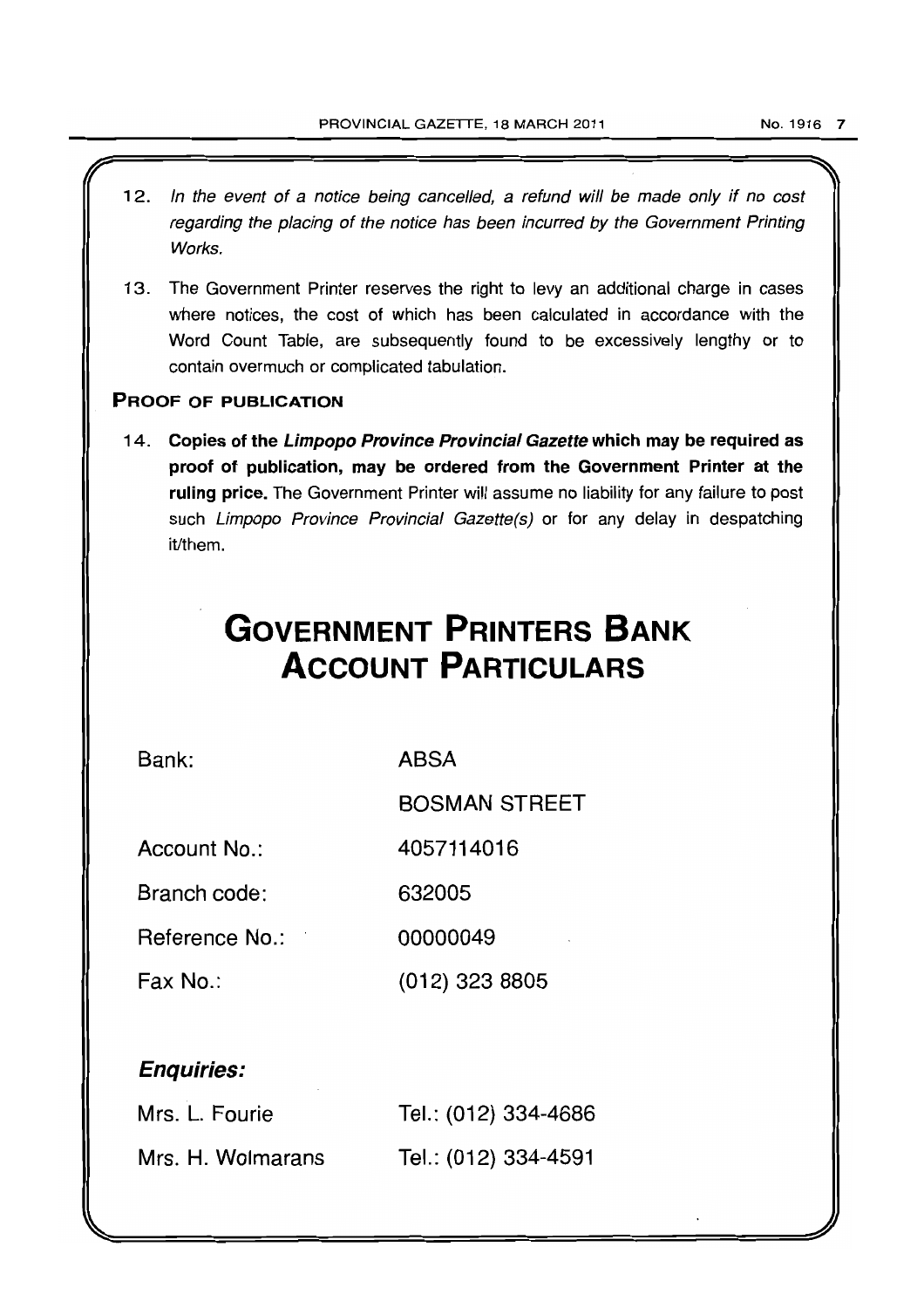# **GENERAL NOTICES • ALGEMENE KENNISGEWINGS**

#### **GENERAL NOTICE 73 OF 2011**

#### **MARULENG LAND USE MANAGEMENT SCHEME** 2008

NOTICE OF APPLICATION FOR AMENDMENT OF LAND USE MANAGEMENT SCHEME IN TERMS OF SECTION 56 (1) (b) OF THE TOWN-PLANNING AND TOWNSHIPS ORDINANCE, 1986 (ORDINANCE 15 OF 986)

I, Derick Peacock, being the authorised agent of the owner of Remainder Hoedspruit 82 K U, Remainder Portion 4 Moria 83 K.U and Portion 228, Guernsey 81 K.U (part of Kapama Private Game Reserve), hereby give notice in terms of Section 56 (1) (b) of the Town-planning and Townships Ordinance, 1986, that I have applied to the Municipal Manager, Maruleng Municipality, for the amendment of the land use management scheme known as the Maruleng Land Use Management Scheme 2008.

This application contains the following proposals:

Present zoning: "Agriculture".

Proposed zoning: Part of the Remainder of Hoedspruit 82 K.U., "Special tourism facilities" (existing lodge, 148 beds and ancillary uses, 8,9 ha).

Part of the Remainder of Portion 4, Moria 83 K.U., "Special tourism facilities" (existing camp, 16 beds and extension with 4 beds, ancillary uses. 1,7 hal.

Part of Portion 228 of Guernsey 81 K.U., "Special tourism facilities" (existing camp, 28 beds and ancillary uses, 4.9 hal.

Particulars of the application will lie for inspection during normal office hours at the office of the Municipal Manager, Maruleng Municipality, Civic Centre, 65 Springbok Street, Hoedpsruit, for a period of 28 days from 11 March 2011.

Objections to or representations in respect of the application must be lodged with or made in writing to the Municipal Manager, Maruleng Municipality, at the above address or at PO Box 627, Hoedspruit, 1380, within a period of 28 days from 11 March 2011.

Address of authorised agent: Derick Peacock Associates, Resort and Leisure Planners/Town and Regional Planners, 10 Pebble Beach Drive, PO Box 11352, Silver Lakes, 0054. Tel/Fax: (012) 809-2124/2560. Cell: 082 414 3655. Email: dpasso@telkomsa.net

### **ALGEMENE KENNISGEWING 73 VAN 2011**

**• •** 

#### **MARULENG GRONDGEBRUIKSKEMA** 2008

KENNISGEWING VAN AANSOEK OM WYSIGING VAN GRONDGEBRUIKBESTUURSKEMA INGEVOLGE ARTIKEL 56 (1) (b) VAN DIE ORDONNANSIE OP DORPSBEPLANNING EN DORPE, 1986 (ORDONNANSIE 15 VAN 1986)

Ek, Derick Peacock, synde die gemagtigde agent van die eienaar van Restant van Hoedspruit 82 KU, Restant Gedeelte 4, Moria 83 KU, en Gedeelte 228 Guernsey 81 KU (deel van die Kapama Private Game Reserve), gee hiermee ingevolge artikel 56 (1) (b) van die Ordonnansie op Dorpsbeplanning en Dorpe 1986, kennis dat ek by die Munisipale Bestuurder, Maruleng Munisipaliteit aansoek gedoen het om die wysiging van die grondgebruikbestuurskema bekend as die Maruleng Grondgebruikbestuurskema 2008.

Hierdie aansoek bevat die volgende voorstelle:

Huidige sonering: "Landbou".

Voorgestelde sonering: Deel van die Restant van Hoedspruit 82 KU, "Spesiaal, toerisme fasiliteit" (bestaande lodge, 148 beddens en aangewante gebruike, 8.9 ha).

Deel van die Restant van Gedeelte 4 Moria 83 KU, "Spesiaal, toerisrne fasiliteit" (bestaande kamp, 16 beddens en uitbreiding met 4 beddens en aanverwante gebruike, 1,7 ha).

Deel van Gedeelte 228, Guernsey 81 KU, "Spesiaal, toerisme fasiliteit" (bestaande kamp, 28 beddens en aanverwante gebruike, 4,9 ha).

Besonderhede van die aansoek Ie ter insae gedurende gewone kantoorure by die kantoor van die Munisipale Bestuurder, Maruleng Munisipaliteit, Burgersentrum, Springbokstraat 65, Hoedspruit, vir 'n tydperk van 28 dae vanaf 11 Maart 2011.

Besware teen of vertoë ten opsigte van die aansoek moet binne 'n tydperk van 28 dae vanaf 11 Maart 2011, skriftelik by of die Munisipale Bestuurder by bovermelde adres of by Posbus 627, Hoedspruit, 1380, ingedien of gerig word.

Adres van die gevolmagtigde: Derick Peacock Associates, Oord en Ontspanningsbeplanners/Stads- en Streekbeplanners, Pebble Beachrylaan 10, Posbus 11352, Silver Lakes, 0054. Tel: (012) 809-2124/2560. Faks: (012) 809-2124. Epos: dpasso@telkomsa.net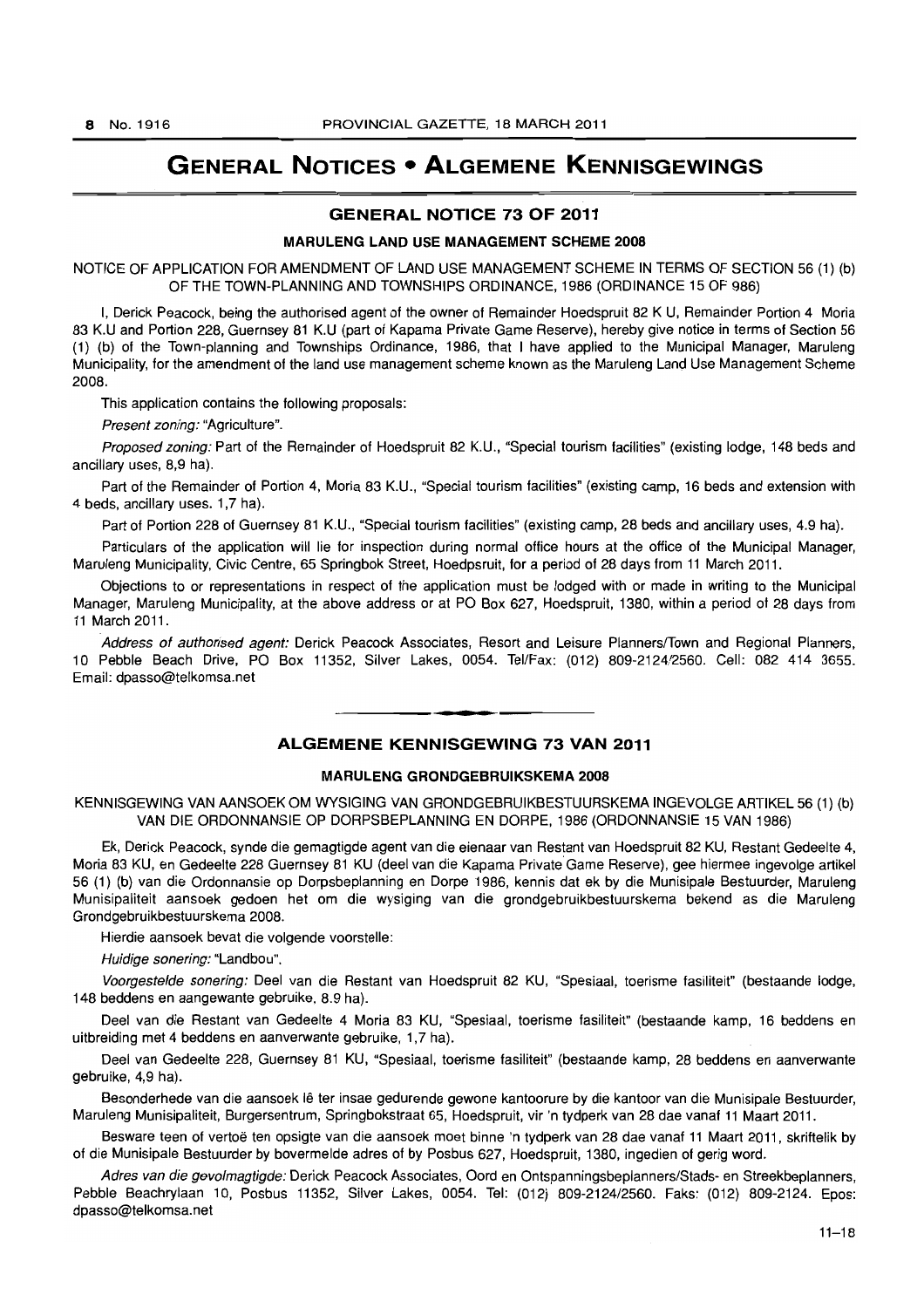#### **GENERAL NOTICE 74 OF 2011**

#### Ba-Phalaborwa Amendment Scheme 3.

The owner of Ert 1810, Lulekani B, hereby give notice in terms of section 56 (1) (b) (i) of the Town-planning and Townships Ordinance (Ordinance 15 of 1986), that an application was lodged to Phalaborwa Municipality for the amendment of Ba-Phalaborwa Land Use Management Scheme, 2008, for the rezoning of Ert 1810, Lulekani B, from "Residential 1" to "Residential 3" from town houses.

#### Ba-Phalaborwa Amendment Scheme 4.

The owner of Ert 1802, Namakgale Zone A, hereby give notice in terms of section 56 (1) (b) (i) of the Town-planning and Townships Ordinance (Ordinance 15 of 1986), that an application was lodged to Phalaborwa Municipality for the amendment of Ba-Phalaborwa Land Use Management Scheme, 2008, for the rezoning of Ert 1802, Namakgale Zone A from "Open Space" to "Special" for Museum, birds sanctuary. Restaurant and other tourism related uses.

#### Township Establishment.

Mashele Lennox Nhlamulo hereby give notice in terms of section 96 read together with section 66 of the Town-planning and Townships Ordinance, 1986 (Ordinance 15 of 1986), for a township establishment referred to in annexure.

#### **ANNEXURE**

Name of the township: Fomane Development and Project.

Full name of the project: Mashele Lennox Nhlamulo.

Number of erven: 1 erf zoned "Business 1" with special consent to erect town houses and a lodge. The size of the erf is 20 000 m<sup>2</sup>.

Place where to project is to be established: Makhushane 28 LU.

Locality: 10 km south of Phalaborwa town along Phalaborwa/Gravelotte road and opposite Majeje Village.

#### Township establishment.

Shiphango filling station hereby give notice in terms of section 96 read together with section 66 of the Town-planning and Townships Ordinance, 1986 (Ordinance 15 of 1986) for a township establishment referred to in annexure.

#### **ANNEXURE**

Name of the township: Shipango Filling Station.

Full name of project: Ngobeni S.P.

Number of erven: 1 ert zoned "Business 1" for public garage and other business related matters. The erf size is 20 000 m².

Place where the project is to be be established: Approximately 20 km from Giyani Town. It is located in the coordinates 23° 29' 14, 2" and 30° 53' 01,2" along Giyani Phalaborwa Road, Shikhumba.

Locality: Approximately 20 km east of Giyani Town in Greater Giyani Municipality.

NB: Particulars of the applications mentioned supra will lie for inspection during office hours at the relevant municipal office for a period of 28 days from 11 March 2011 (being the 1st date of publication).

Objections to and representations in respect of these applications must be lodged or made in writing within 28 days from 11 March 2011 with the Municipal Manager Ba-Phalaborwa Municipality. PO Box 01020, Phalaborwa, 1390, and Municipal Manager, Private Bag X9559, Giyani, 0826.

Address of the agent: PO Box 1599, Benfarm-Namakgale, 1220 . . **\_.** 

#### **ALGEMENE KENNISGEWING 74 VAN 2011**

#### Ba-Phalaborwa-wysigingskema 3.

Die eienaar van Ert 1810, Lulekani B. gee hiermee ingevolge artikel 56 (1) (b) (i) van die Ordonnansie op Dorpsbeplanning en Dorpe, 1986 (Ordonnansie 15 van 1986), kennis dat by Ba-Phalaborwa Munisipaliteit aansoek gedoen het vir die wysiging van grondgebruikskema bekend as Ba-Phalaborwa grondgebruikskema. 2008, vir die hersonering van Erwe 1810. Lulekani B. vanaf "Residensieel 1" na "Residensieel 3" vir woonstelle.

#### Ba-Phalaborwa-wysigingskema 4.

Die eienaar van Ert 1802, Namakgale A, gee hiermee ingevolge artikel 56 (1) (b) (i) van die Ordonnansie op Dorpsbeplanning en Dorpe, 1986 (Ordonannsie 15 van 1986), kennis dat by Ba-Phalaborwa Munisipaliteit aansoek gedoen het vir die wysiging van grondgebruikskema bekend as Ba-Phalaborwa Grondgebruikskema 2008, vir 'n hersonering van Erwe 1802, Namakgale A, vanaf "Oop Ruimte" na "Spesiaal", vir Museum, Voelkou, Restaurant and Verwante. gebruik.

#### Stigting van Dorp by Makhushane 28-LU.

Mashele Lennox Nhlamulo gee hiermee ingevolge artikel 96 lees in inverband met artikel 66 van die Ordonnansie op Dorpsbeplanning en Dorpe, 1986 (Ordonnansie 15 van 1986). kennis dat aansoek om a dorp in die bylae hierby genoem, te stig deur hom ontvang is.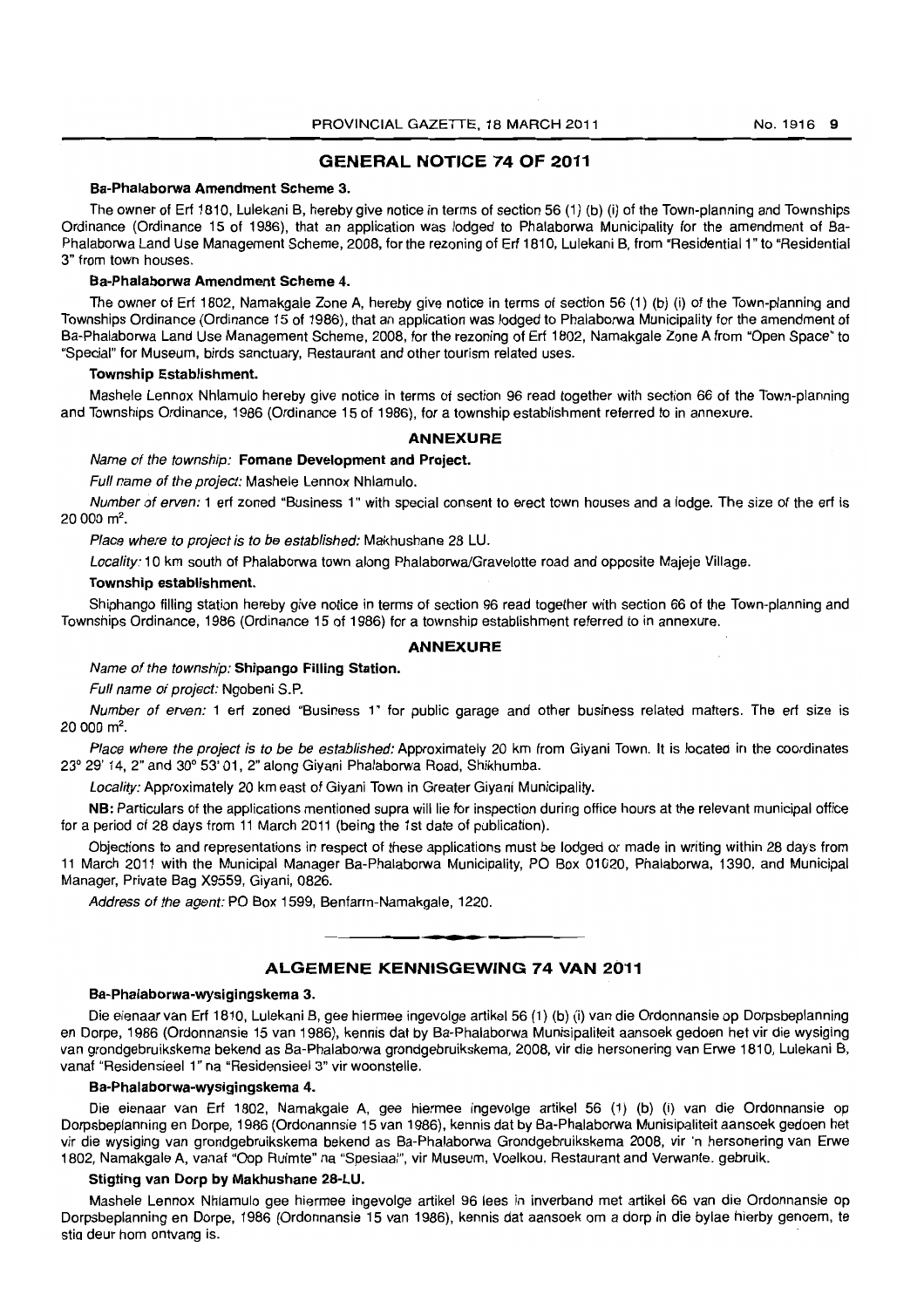#### **BYLAE**

Naam van die dorp: **Fomane Development and Projects.** 

Volle naam van aansoeker: Mashele Lennox Nhlamulo.

Aantaal erwe in voorgestelde dorp: 1 erf gesoneer "Besigheid 1" met 'n toestemming vir woonstelle en "Lodge". Die grotte van die erf moet 20 000 m<sup>2</sup> wees.

#### **Stigting van dorp by Shikhumba Settlement.**

Shiphango Trading Enterprises gee hiermee ingevolge artikel 96 lees in saam inverband met artikel 66 van die Ordonnansie op Dorpsbeplanning en Dorpe, 1986 (Ordonnansie 15 van 1986), kennis dat aansoek om 'n dorp in die bylae hierby genoem, te stig deur hom ontvang is.

#### **BYLAE**

#### Naam van die dorp: **Shipango Filling Station.**

Volle naam van aansoeker: Ngobeni S.P.

Aantaal erwe in voorgestelde dorp: 1 erf gesoneer "Besigheid 1" die grotte van die erf moet 20 000 m<sup>2</sup> wees.

Ligging van voorgestelde dorp: Omtrent 20 km noorde van Giyani dorp en die ko-ordinate is 23° 29' 14, 2" S en 30° 53' 01, 2", E by Greater Giyani Munisipaliteit.

Beskrywing van grond waarop dorp gestig staan te word: Greater Giyani-Shikhumba Village.

**NB:** Besonderhede van aansoek Ie ter inslae gedurende kantoorure by die kantoor van die Munisipale Bestuurder, Ba-Phalaborwa/Greater Giyani Munisipaliteit, vir 'n tydperk van 28 dae vanaf 11 Maart 2011 (synde die eerste dag van publikasie).

Besware teen of vertoe ten opsigte van aansoek moet binne in tydperk van 28 dae van 11 Maart 2011, skriftelik by of tot die Munisipale Bestuurder by bovermelde adres of Ba-Phalaborwa Munisipaliteit, Posbus 01020, Phalaborwa, 1390, en by Munisipal Bestuurder Greater Giyani Munisipaliteit, Privaatsak 9559, Giyani, 0826.

Agent se adres: Posbus 1599, Benfarm-Namakgale, 1220.

 $11 - 18$ 

#### **GENERAL NOTICE 76 OF 2011**

#### **GIYANI AMENDMENT SCHEME 12**

NOTICE OF APPLICATION FOR AMENDMENT OF A TOWN-PLANNING SCHEME IN TERMS OF SECTION 56 (1) (b) (il OF THE TOWN-PLANNING AND TOWNSHIPS ORDINANCE, 1986 (ORDINANCE 15 OF 1986)

We, Kobus Winterbach and/or Willem Johannes Jacobsz, being the authorised agents of the registered owner of Erf 109, Giyani-D (known as Elridge Mountain Lodge CC) hereby give notice in terms of section 56 (1) (b) (i), of the Town-planning and Townships Ordinance, 1986 (Ordinance 15 of 1986), that we have applied to the Greater Giyani Municipality for the amendment of the town-planning scheme known as Greater Giyani Land-Use Management Scheme, 2011, by the rezoning of the property described above, from "Residential 1" with a density of "one dwelling per 500 m<sup>2</sup>" to "Residential 2".

Particulars of the application will lie for inspection during normal office hours at the office of the Municipal Manager, Municipal Offices, Giyani, for a period of 28 days from 18 March 2011 (the date of the first publication of the notice).

Objections to or representations in respect of the application must be lodged with or made in writing to the Municipal Manager at the above address or at Private Bag X9559, Giyani, 0826, within a period of 28 days from 18 February 2011.

Address of authorised agent: Winterbach & Associates, PO Box 2071, Tzaneen, 0850. Tel: (015) 307-1041. Ref No. K1012/M.

Publish on: Friday, 18 and 25 March 2011.

#### **ALGEMENE KENNISGEWING 76 VAN 2011**

. **-.** 

#### **GIYANI-WYSIGINGSKEMA 12**

KENNISGEWING VAN AANSOEK OM WYSIGING VAN 'N DORPSBEPLANNINGSKEMA INGEVOLGE ARTIKEL 56 (1) (b) (i) VAN DIE ORDONNANSIE OP DORPSBEPLANNING EN DORPE, 1986 (ORDONNANSIE 15 VAN 1986)

Ons, Kobus Winterbach en/of Willem Johannes Jacobsz, synde die gemagtigde agente van die geregistreerde eienaars van Erf 109, Giyani-D (bekend as Elridge Mountain Lodge CC) gee hiermee ingevolge artikel 56 (1) (b) (i) van die Ordonnansie op Dorpsbeplanning en Dorpe, 1986 (Ordonnansie 15 van 1986), kennis dat ons by die Groter Giyani Munisipaliteit aansoek gedoen het om die wysiging van die dorpsbeplanningskema bekend as die Groter Giyani Grondgebruik Beheerskema, 2009, deur die hersonering van die eiendom hierbo beskryf, vanaf "Residensieel 1" met 'n digtheid van "Een woonhuis per 500 m<sup>2</sup>" na "Residensieel 2".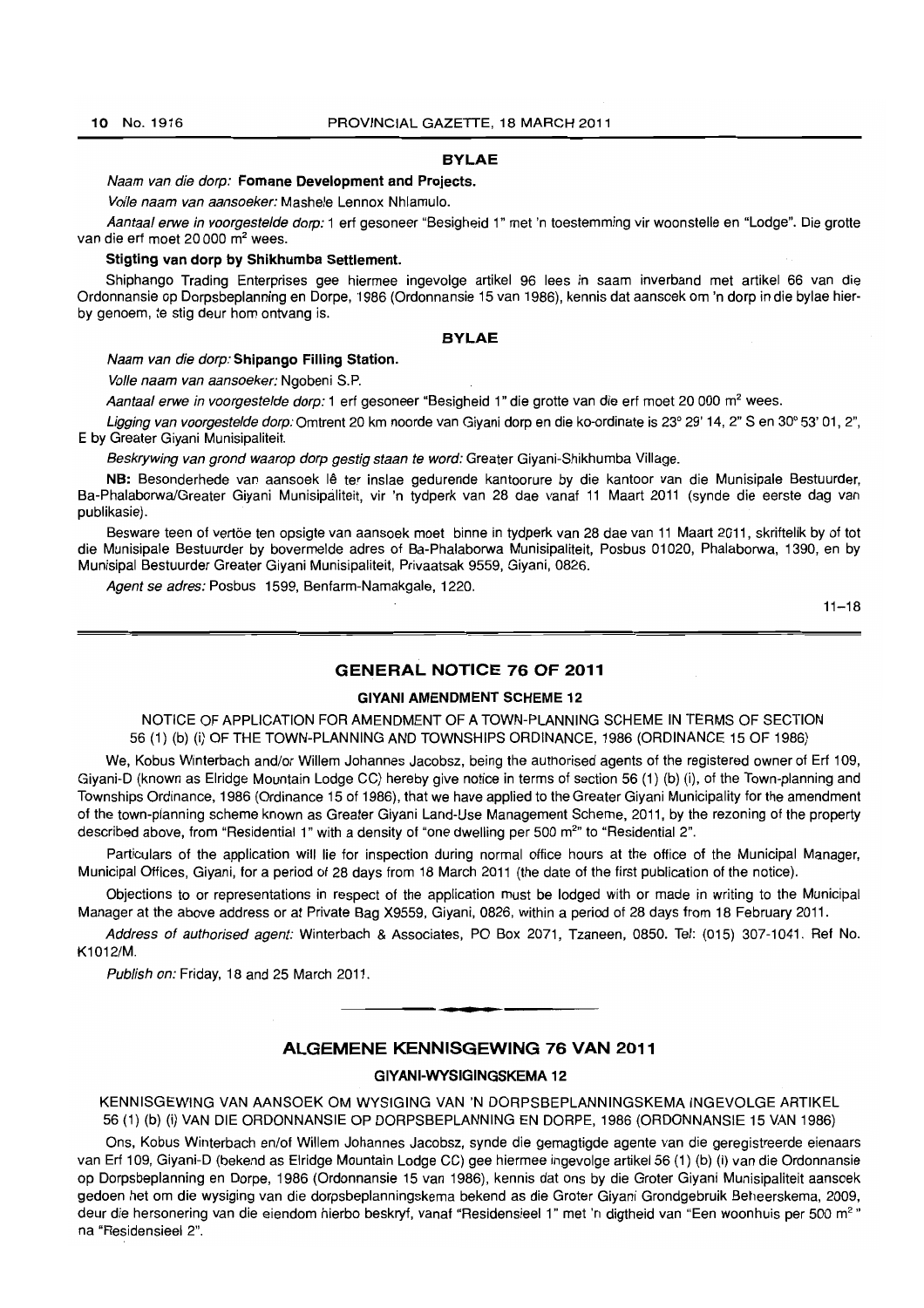Besonderhede van die aansoek lê ter insae gedurende gewone kantoorure by die kantoor van die Munisipale Bestuurder, Burgersentrum, Giyani, vir 'n tydperk van 28 dae vanaf 18 Maart 2011 (die datum van eerste publikasie van hierdie kennisgewing).

Besware teen of vertoë ten opsigte van die aansoeke moet binne 'n tydperk van 28 dae vanaf 18 Maart 2011 skriftelik by of tot die Munisipale Bestuurder by bovermelde adres of by Privaatsak X9559, Giyani, 0826, ingedien of gerig word.

Adres van gemagtigde agent: Winterbach & Assossiate, Posbus 2071, Tzaneen, 0850. Tel. No. (015) 307-1041. Verw. No. K1014/M.

Publiseer op: Vrydag, 18 en 25 Maart 2011.

18-25

#### **GENERAL NOTICE 77 OF 2011**

#### **TZANEEN AMENDMENT SCHEME 233**

We, Jacques du Toit & Associates, Town and Regional Planners, being the authorized agent of the owner of the property mentioned below, hereby give notice in terms of section 56 (1) (b) (i) of the Town-planning and Townships Ordinance, 1986 (Ordinance 15 of 1986), that we have applied to the Greater Tzaneen Municipality for the amendment of the Tzaneen Town-planning Scheme, 2000, by the rezoning of the property described below:

Part of Portion 21, Yamorna 558 LT, situated south of the P17-3, about 3 km east of Tzaneen from "Agriculture" to "Special for the repair and sale of farming equipment, machinery and implements" subject to the conditions contained in the Annexure.

Particulars of the application will lie for inspection during normal office hours at the office of the Municipal Manager, Civic Centre, Agatha Street, Tzaneen, for the period of 28 days from 18 March 2011.

Objections to or representations in respect of the application must be lodged with or made in writing to the Municipal Manager at the above address or at PO Box 24, Tzaneen, 0850, within a period of 28 days from 18 March 2011.

Address of agent: Jacques du Toit & Associates, PO Box 754, Tzaneen, 0850.

#### **ALGEMENE KENNISGEWING 77 VAN 2011**

#### **TZANEEN-WVSIGINGSKEMA 233**

**• •** 

Ons, Jacques du Toit & Medewerkers, Stads- en Streekbeplannners, synde die gemagtigde agent *van* die eienaar van die eiendom hieronder genoem, gee hiermee ingevolge artikel 56 (1) (b) (i) van die Ordonnansie op Dorpsbeplanning en Dorpe, 1986 (Ordonnansie 15 van 1986), kennis dat ons by die Groter Tzaneen Munisipaliteit aansoek gedoen het om die wysiging van die Tzaneen-dorpsbeplanningskema, 2000, deur die hersonering van die eiendom hieronder beskryf:

Deel van Gedeelte 21, Yamorna 558 LT, gelee suid van die P17-3, ongeveer 3 km oos *van* Tzaneen, van "Landbou" na "Spesiaal vir herstel en verkoop *van* plaastoerusting, masjinerie en implemente" onderhewig aan die voorwaardes *vervat* in die Bylae.

Besonderhede van die aansoek Ie ter insae gedurende gewone kantoorure by die kantoor *van* die Munisipale Bestuurder, Burgersentrum, Agathastraat, Tzaneen, vir 'n tydperk *van* 28 dae vanaf 18 Maart 2011.

Besware teen of vertoe ten opsigte van die aansoek moet binne 'n tydperk van 28 dae vanaf 18 Maart 2011, skriftelik by of tot die Munisipale Bestuurder by bovermelde adres of by Posbus 24, Tzaneen, 0850, ingedien of gerig word.

Adres van agent: Jacques du Toit & Medewerkers, Posbus 754, Tzaneen, 0850.

Publikasiedatum: 18 en 25 Maart 2011.

18-25

#### **GENERAL NOTICE 78 OF 2011**

**PERMIT IN TERMS OF THE ROADS AND RIBBONS DEVELOPMENT ACT (ACT 21 OF 1940) TO CHANGE THE USE OF LAND IN A CONTROLLED AREA AND THE AMENDMENT OF THE POLOKWANEIPERSKEBULT TOWN·PLANNING SCHEME, 2007, FOR THE REZONING OF PORTION 6 OF THE FARM GELUK 998 LS (AMENDMENT SCHEME 186)** 

It is hereby notified that application has been made for the permission of the Controlling Authority in terms of Act 21 of 1940, by the firm Planning Concept Town & Regional Planners for:

1. The permission of the Controlling Authority for the underneath conditions of Portion 6 of the farm Geluk 998 L.S. as contained in Title Deed T124417/05 to be utilised for Overnight accommodation and related purposes as set out in Annexure 89; Conditions as indicated in the application which include among others conditions: 1 (a)  $(i)$ — $(iv)$ .

2. The simultaneous amendment of the Polokwane/Perskebult Town-planning Scheme, 2007, in so far as the rezoning of the above property in terms of section 56 of Ordinance 15 (Ordinance on Town-planning and Townships) from "Agriculture" to "Special for Overnight Accommodation and related uses" subject to conditions as set out in Annexure 89.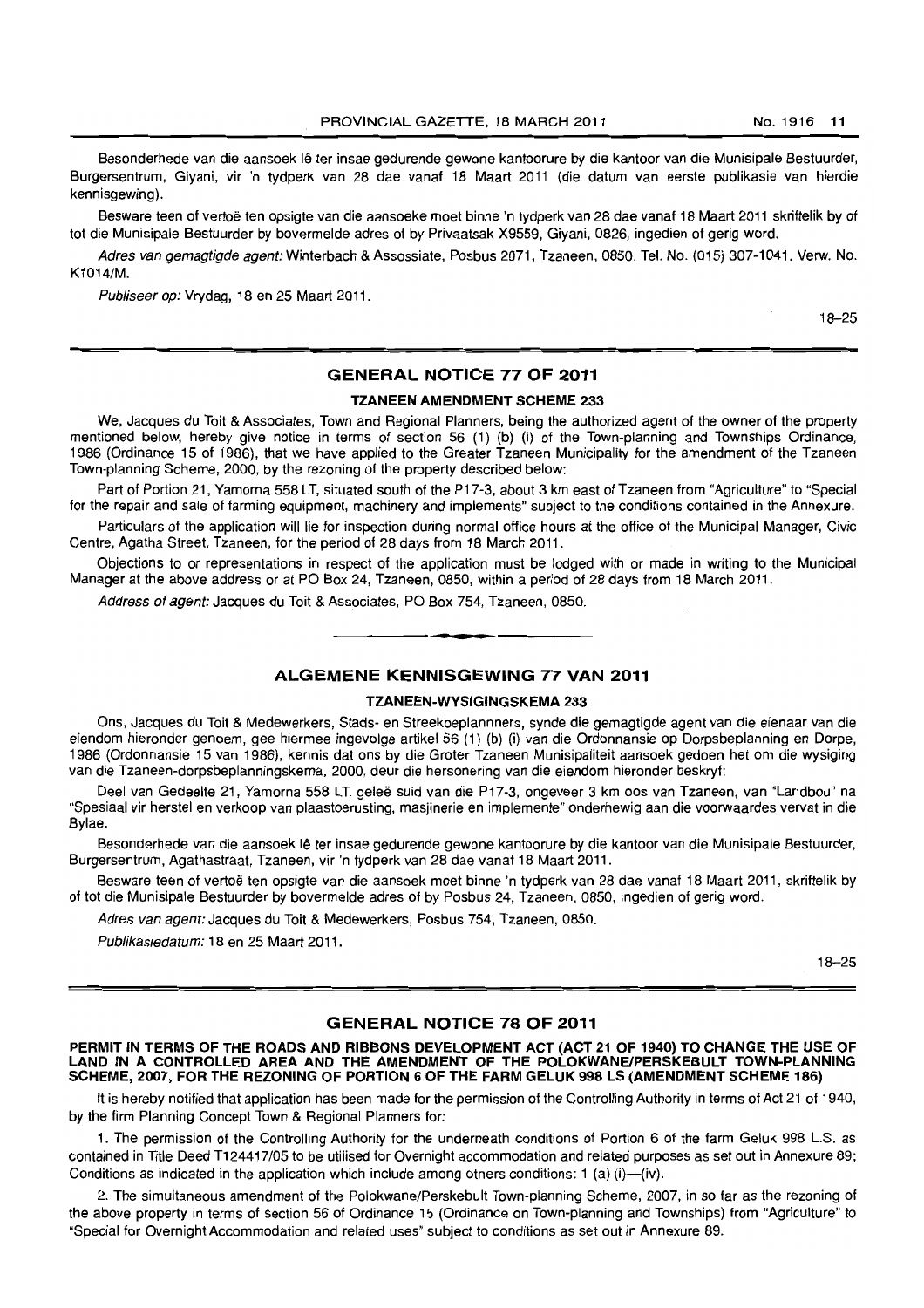The amendment scheme will be known as Pietersburg/Polokwane Amendment Scheme 186. The rezoning application and relevant documentation are open for inspection at the office of the Manager Planning & Spatial Development, Polokwane Municipality, Civic Centre, till 20 November 2009, while the permission of the Controlling Authority application are open for inspection at the Head of the Department of Local Government and Housing, Hensa Building, 3rd Floor, Polokwane, till 29 April 2011.

Objections to the application may be lodged in writing with the Manager Spatial Planning, Polokwane Municipality, PO Box 111, Polokwane, 0700, and at PO Box 15001, Flora Park. Polokwane. 0699, on or before 15 April 2011 and shall reach the offices not later than 14:00 on the said date.

Objections to the suspension and or removal of title deed conditions may be lodged in writing with the Head of the Department, Department of Local Government & Housing, Private Bag X9485, Polokwane, 0700, and at P.O. Box 15001, Flora Park, Polokwane, 0699, on or before 29 April 2011 and shall reach the offices not later than 14:00 on the said date. Enquires can be obtained from Mr F. Gabara, Department of Local Government and Housing, Tel: (015) 295·5400 or from the applicant Mr van der Schyff, Tel: (015) 295-3649 or Fax: 086 620 2068.

#### ALGEMENE KENNISGEWING 78 VAN 2011

**• •** 

#### PERMIT IN TERME VAN DIE WET OP DIE ONTWIKKELING EN ADVERTERING VAN PAAIE, WET 21 VAN 1940, ASOOK DIE WYSIGING VAN DIE POLOKWANEIPERSKEBULT-DORPSBEPLANNINGSKEMA, 2007 (WYSIGINGSKEMA 186) VIR DIE HERSONERING VAN GEDEELTE 6 VAN DIE PLAAS GELUK 998 LS

Hiermee word kennis gegee dat ingevolge die bepalings van Wet 21 van 1940, aansoek gedoen is deur Planning Concept Stads en Streekbeplanners vir:

1. Die toestemming van die Beheerde Gesag in terme van die titelvoorwaardes soos hieronder aangedui wat registreer is ten gunste van Gedeelte 6 van die plaas Geluk 998 LS, soos voorkom in Titelakte T124417/05; ten einde die eiendom te kan gebruik vir Oornag Akkommodasie en aanverwante gebruike soos vervat in Bylaag 89 doeleindes. Voorwaardes soos vermeld in die aansoek en wat insluit voorwaardes 1 (a) (ii)-(iv).

2. die gelyktydige wysiging van die Polokwane/Perskebult-dorpsbeplanningskema, 2007, deur die hersonering in terme van artikel 56 van Ordonnansie 15 van 1986 (ordonnansie op dorpsbeplanning en dorpe) van bogenoemde eiendom vanaf "Landbou" na "Spesiaal vir Oornag Akkommodasie en aanverwante gebruike" soos vervat in Bylaag 89.

Die hersonerings aansoek sal bekend staan as Pietersburg/Polokwane Wysigingskema 186. Die hersonerings aansoek en die aansoek vir die beperkende voorwaardes dokumente lê ter insae by die kantoor van die Hoof van die Departement van Plaaslike Regering en Behuising, Hensagebou, 3de Vloer, Polokwane, 0700, en die kantoor van die Direkteur Beplanning, Direktoraat Beplanning en Ontwikkeling, Eerste Vloer, Burgersentrum, Landdros Marestraat, Polokwane, tot 29 April 2011.

Besware teen die hersonerings aansoek moet op of voor 15 April 2011, skriftelik by die Bestuurder Beplanning en Ontwikkeling, Posbus 111, Polokwane, 0700, en by die applikant by Posbus 15001, Flora Park, Polokwane, *0699,* voor 14:00 op genoemde datum ingedien word.

Besware teen die toestemming van beperkende voorwaardes aansoek moet op of voor 29 April 2011, skriftelik by die Departement van Plaaslike Regering en Behuising, Privaatsak X9485, Polokwane, en by die applikant by Posbus 15001, Flora Park, Polokwane, 0699, voor 14:00 op genoemde datum ingedien word. Navrae kan gerig of verkry word vanaf Mnr. F. Gabara, Departement van Plaaslike Regering en Behuising, Tel: (015) 295-5400 of by die applikant, Mnr. Van der Schyff, Tel: (015) 295-3649. Faks: *086* 620 2068.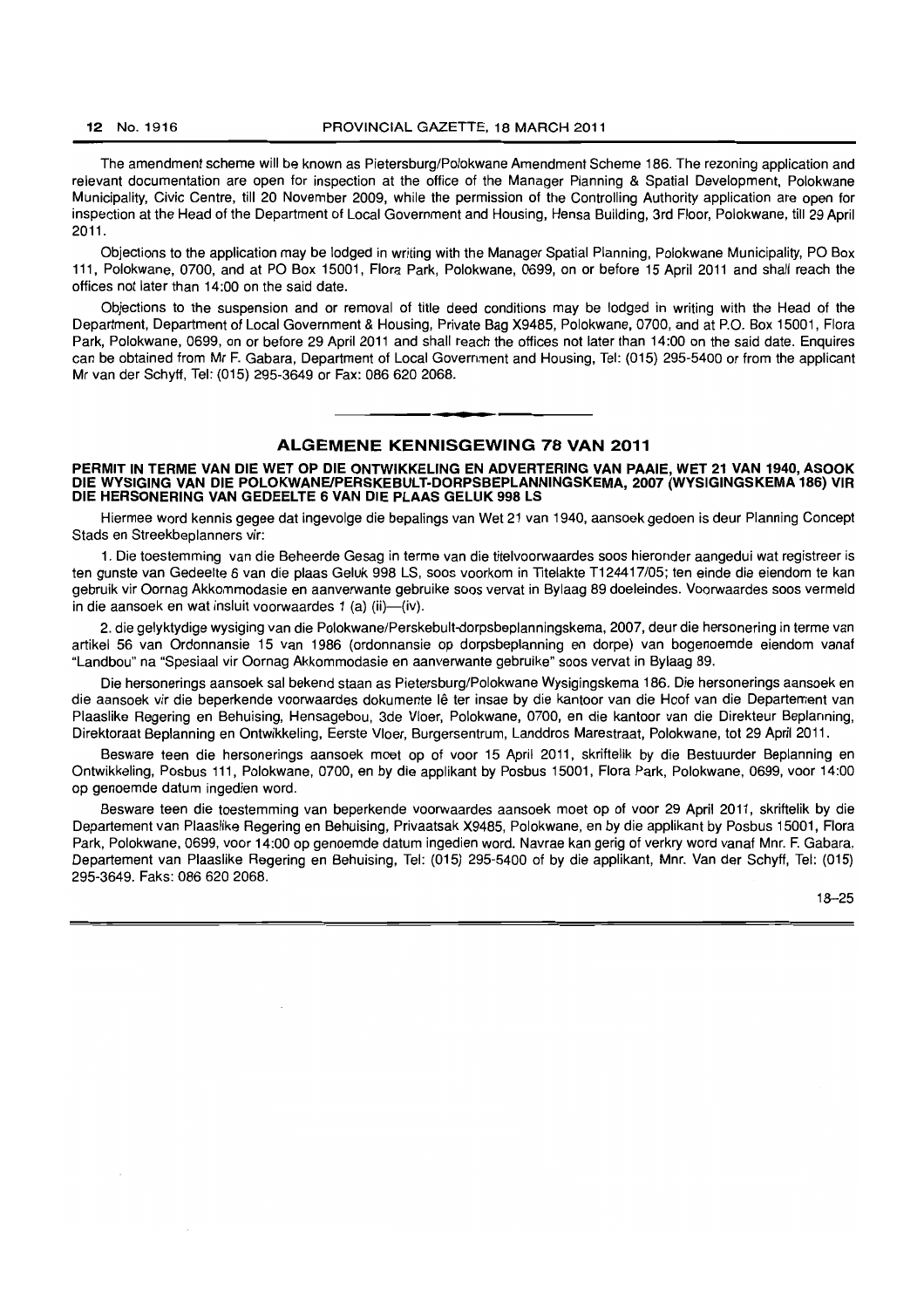#### **GENERAL NOTICE 79 OF 2011**

#### **A NOTICE OF LAND DEVELOPMENT AREA APPLICATION**

#### **[Regulation 21(10) of the Development Facilitation Regulation in terms of the Development Facilitation Act, 1995 (Act No. 67 of 1995)]**

I Tshilidzi Timothy Mudzielwana of the firm Fulwana Planning Consultants CC has lodged an application in terms of the Development Facilitation Act, 1995 for the establishment of a land development area on Portion 2 and 3 of the farm Siloam 199 MT and a simultaneous consolidation of two properties with land use rights to be promulgated by means of Makhado Land Use Scheme 2009.

The development will consist of the following: A shopping centre and a taxi rank to be zoned Business 1 in terms of the land use scheme of the Makhado Local Municipality. The relevant plan(s) document(s) and information are available for inspection at the offices of the Designated Officer, Office no 323, Hensa Towers cnr Rabe and Landdros Mare Street, Polokwane and the offices of the Land development Applicant, as stated below for a period of 21 days from 11 March 2011.

The application will be considered at a Tribunal hearing to be held at the Mphephu Traditional Council Offices in Dzanani Area on the 10<sup>th</sup> of June 2011 at 10h00 and the pre-hearing conference will be held at Mphephu Traditional Council Offices in Dzanani Area on the 19<sup>th</sup> of May 2011 at 10H00.

Any person having an interest in the application should please note:

- 1. You may within a period of 21 (twenty one) days from the date of the first publication (i.e.11 March 2011) of the notice, provide the Land Development Application with your written representation in support of the application or any other written representation not amounting to an objection, in which to attend the tribunal hearing or
- 2. If your comments constitute an objection to any aspect of the land development application, you must appear in person or through a duly authorized representative before the Tribunal at the pre-hearing conference. Any written objective or representation must state the name and address of the person of body making the objection or representation, the interest that such person or body has in the matter, and the reason for the objection or representation within the said period of 21 days.

You may contact the Designated Officer if you have any queries at Office no 323, Hensa Towers, cnr Rabe and Landdros Mare Street, Polokwane, 0700. Tel: 015 284 5000( Ext 5355) and email:netshitomboniHT@limdlgh.gov.za, or the Land Development Applicant: Mr. Tshilidzi Mudzielwana of the firm Fulwana Planning consultants, P.O Box 55980, Polokwane, 0700 or 91 Hans Van Rensburg, Office 3 Eurasia Office Complex, Polokwane ,0699. Tel: 015 297 6060, Fax 015 2974040, e-mail: Tshilidzi@fulwanapc.co.za/fulwanapc@vodamail.co.za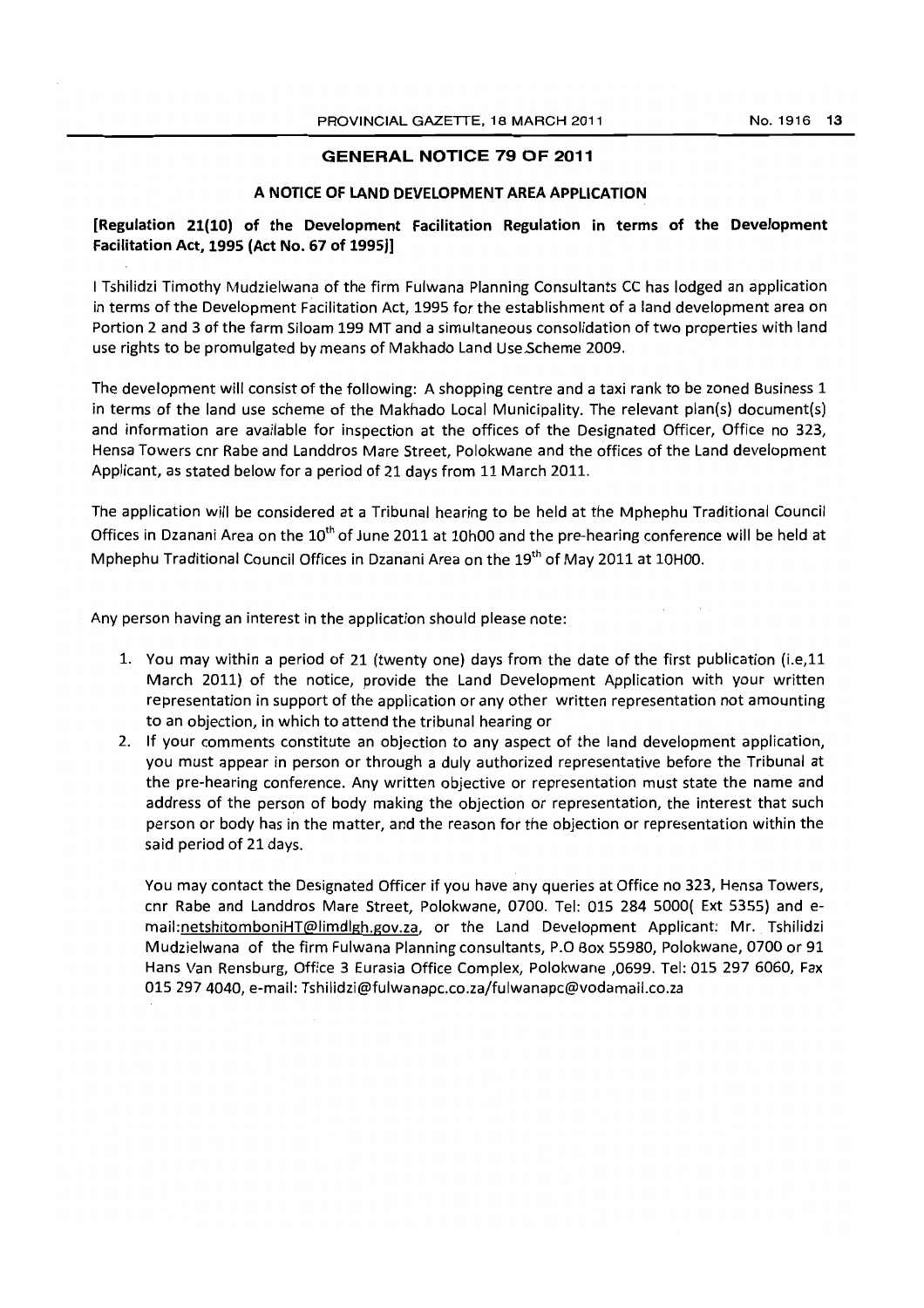#### **GENERAL NOTICE 79 OF 2011**

#### **NDIVHADZO VA U BVELEDZISWA HA SHANGO**

### **[Regulation 21(10) of the Development Facilitation Regulation in terms of** . the **Development Facilitation Act, 1995 (Act No.67 of 1995)**

Nne Tshilidzi Timothy Mudzielwana wa tshiimiswa tsha Fulwana Planning Consultants ndo rumela khumbelo u va nga ha mulavo wa u Tavhanvisa Mveledziso (Development Facilitation Act, 1995) va u bveledzisa shango kha tshipida tsha vhuvhili na tsha vhuraru tsha bulasi ya Siloam 199 MT na u tanganvisa zwiimiswa zwivhili na pfanelo dza shango dzine' dza kho tea u themendelwa u va ngaha mulayo wa u langula ku shumisele kwa shango (Makhado Land use Scheme 2009).

Mveledziso i angaredza zwi tevhelaho: Mavhengele na vhu ima dzithekhisi zwine zwado vhewa sa Bindu Ia u thoma uya nga ha mulavo wa Land Use Scheme ya Makhado Local Municipality. Pulane , mabambiri na mafhungo a elanaho na khumbelo iyi zwi hone u itela tsedzuluso kha dzi ofisi dza Muofisiri o nangiwaho, Ofisi ya vhu 323, Hensa Towers khoneni ya tshitarata tsha Rabe na Landros Mare, Polokwane na ofisini dza mudzudzanyi wa khumbelo sa zwe zwa bulwa afho fhasi vhukati ha maduvha a fumbilinthihi u bva dzi 11 March 2011.

Dzulo la u fhedzisa malugana na khumbelo li do farelwa dziofisini dza nduni ya vhuhosi ya Mphephu (Mphephu Traditional Council offices) kha Ia Dzanani nga Ia Fumi Ia nwedzi wa fulwi 2011( 20 June 2011) nga awara ya vhufumi. Dzulo la u ranga li do farelwa dziofisini dza nduni ya vhuhosi ya Mphephu (Mphephu Traditional Council offices) kha Ia Dzanani nga Ia Fumi tahe nwedzi wa Shundunthule 2011(19 May 2011) nha awara ya vhufumi.

Nnvi na nnvi ane a vha na dzangalelo kha khumbelo iyo u tea u ita zwi tevhelaho:

1. U tea uri vhukati ha maduvha a Fumbilinthihi u bva kha duvha la u thoma ndivhadzo, (i.e, 11 March 2011) u fanela u rumela khumbelo kana makumedzwa awe kha muhumbeli wa Mveledziso ya shango, yo sumbedzisa thikhedzo kana khanedzo malugana na khumbelo yo bulwaho.

Muthu arena dzangalelo Ia u dzhenelela u thetsheleswa ha iyi khumbelo u tea u dzhenelela nzudzanyo dza guvhangano la u thetshelesa nga ene mune kana a rumele mudinda o teaho.

2. Arali makumedzwa avha na khanedzo kha khumbelo iyi, vha tea u dzhenelela u thetsheleswa ha u ranga nga vhone vhane kana vha rumele mudinda o teaho.

Vha nga kwamana na Muofisiri 0 nangiwaho arali huna zwine vha toda u divha kha Ofisi ya vhu 323, Hensa Towers, khoneni ya tshitarata tsha Rabe na Landros Mare, Polokwane, 0700. Tel: 015 2845000 - (5355) na email kha: netshitomboniHT@limdlgh.gov.za, kana muhumbeli wa Mveledziso ya shango:Vho-Tshilidzi Mudzielwana vha tshiimiswa tsha Fulwana Planning Consultants kha diresi i tevhelaho: P.O Box 55980, Polokwane, 0699. Tel; 015 297 6060, Fax: 015 297 4040, email: Tshilidzi@fulwanapc.co.za/fulwanapc@vodamail.co.za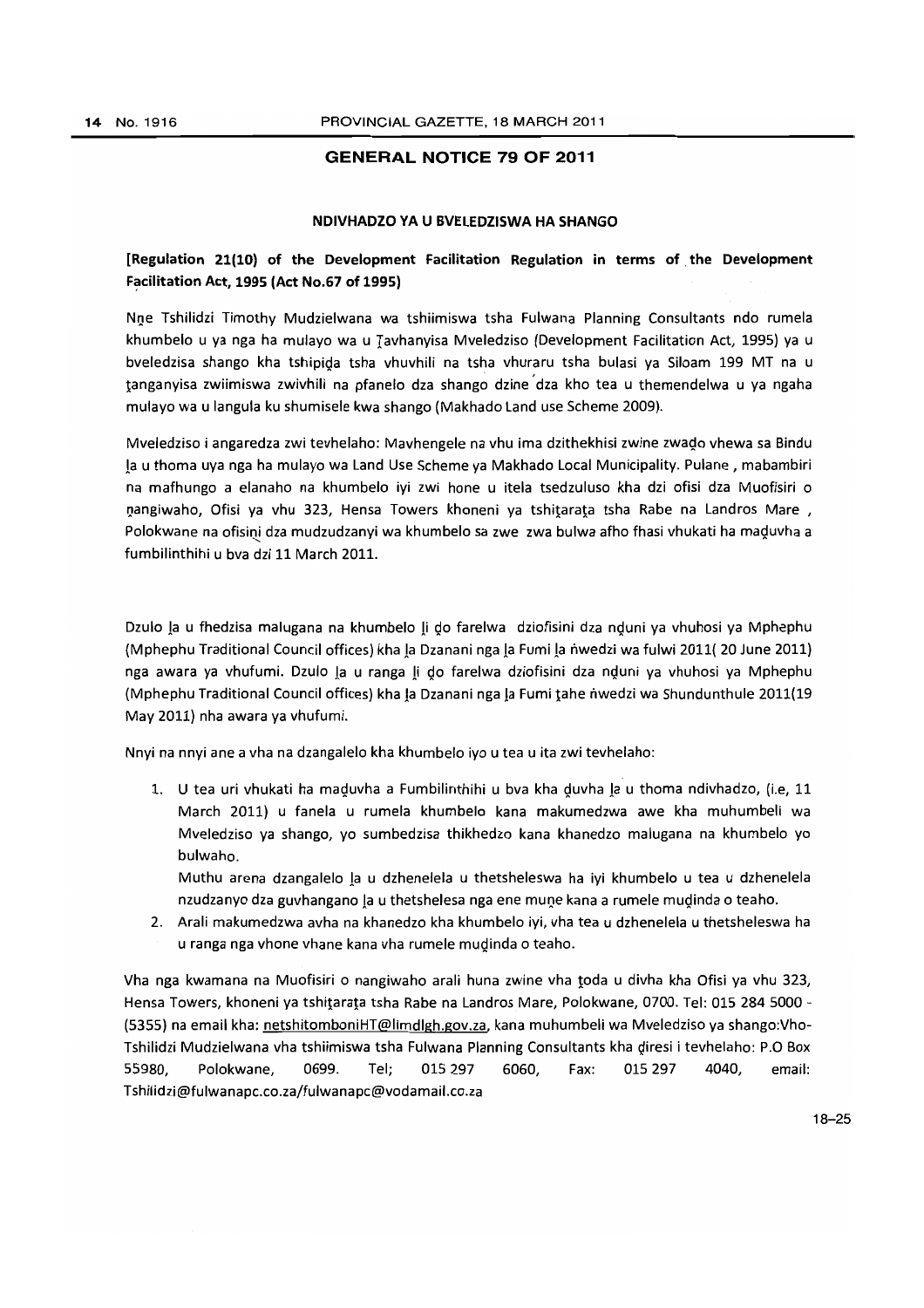# **LOCAL AUTHORITY NOTICES PLAASLIKE BESTUURSKENNISGEWINGS**

#### **LOCAL AUTHORITY NOTICE 113**

#### **MUSINA MUNICIPALITY**

#### MESSINA AMENDMENT **SCHEME 136**

It is hereby notified in terms of section 57 of the Town-planning and Townships Ordinance, 1986 (Ordinance 15 of 1986), that the Musina Municipality has approved the amendment of Messina Town-planning Scheme, 1983, for the rezoning of Erf 1205, Messina Extension 4 to "Business 1".

Map 3 and the scheme clauses of this amendment scheme are filed with the MuniCipal Manager of Musina Municipality and are open for inspection during normal office hours.

This amendment is known as Messina Amendment Scheme 136 and shall come into operation on date of publication of this notice.

#### **A.N. LURULI, Municipal Manager**

#### **PLAASUKE BESTUURSKENNISGEWING 113**

#### **MUSINA MUNISIPALITEIT**

#### **MESSINA-WYSIGINGSKEMA 136**

Hiermee word ingevolge die bepalings *van* artikel57 van die Ordonnansie op Dorpsbeplanning en Dorpe, 1986 (Ordonnansie 15 van 1986), bekendgemaak dat die Musina Munisipaliteit die wysiging van die Messina-dorpsbeplanningskema, 1983, goedgekeur het, synde die hersonering van Erf 1205, Messina Uitbreiding 4, na "Besigheid 1".

Kaart 3 en die skemaklousules *van* hierdie wysigingskema word deur die Munisipale Bestuurder van Musina Munisipaliteit in bewaring gehou en Iê gedurende gewone kantoorure ter insae.

Hierdie wysigingskema staan bekend as Messina-wysigingskema 136 en tree op datum *van* publikasie van hierdie kennisgewing in werking.

#### **A.N. LURULI, Munisipale Bestuurder**

#### **LOCAL AUTHORITY NOTICE 114**

#### **MUSINA MUNICIPALITY**

#### **MESSINA AMENDMENT SCHEME 152**

It is hereby notified in terms of section 57 of the Town-planning and Townships Ordinance, 1986 (Ordinance 15 of 1986), that the Musina Municipality has approved the amendment of Messina Town-planning Scheme, 1983, for the rezoning of Erven 607 and 609, Messina Extension 1 to "Business 1".

Map 3 and the scheme clauses of this amendment scheme are filed with the Municipal Manager of Musina Municipality and are open for inspection during normal office hours.

This amendment is known as Messina Amendment Scheme 152 and shall come into operation on date of publication of this notice.

#### **A.N. LURULI, Municipal Manager**

### • **- I PLAASLIKE BESTUURSKENNISGEWING 114**

**MUSINA MUNISIPALITEIT** 

#### **MESSINA-WYSIGINGSKEMA 152**

Hiermee word ingevolge die bepalings van artikel 57 van die Ordonnansie op Dorpsbeplanning en Dorpe, 1986 (Ordonnansie 15 van 1986), bekendgemaak dat die Musina Munisipaliteit die wysiging van die Messina-dorpsbeplanningskema, 1983, goedgekeur het, synde die hersonering van Erwe 607 en 609, Messina Uitbreiding 1 na "Besigheid 1".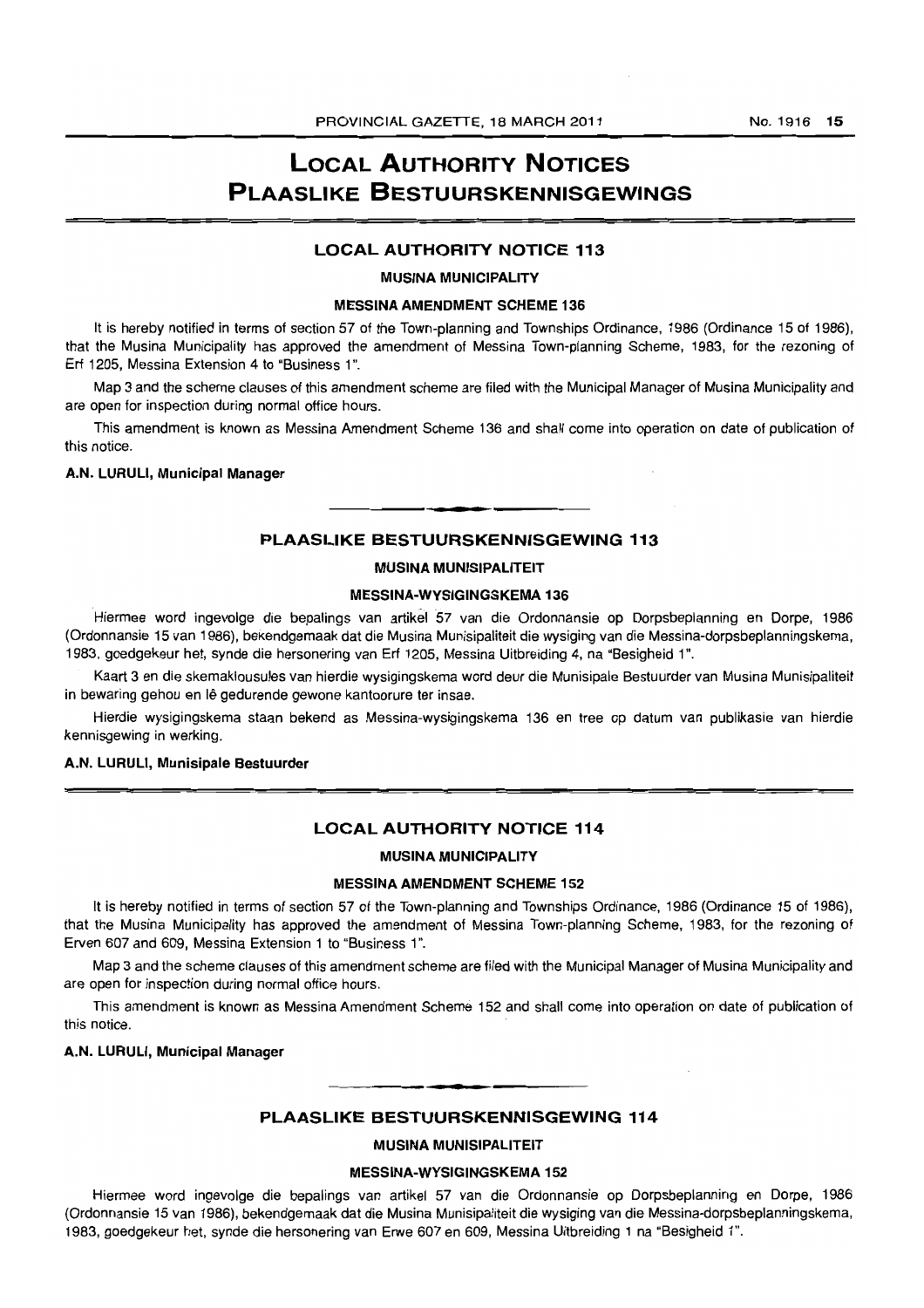Kaart 3 en die skemaklousules van hierdie wysigingskema word deur die Munisipale Bestuurder van Musina Munisipaliteit in bewaring gehou en lê gedurende gewone kantoorure ter insae.

Hierdie wysigingskema staan bekend as Messina-wysigingskema 152 en tree op datum van publikasie van hierdie kennisgewing in werking.

#### A.N. lURULI, Munisipale Bestuurder

#### LOCAL AUTHORITY NOTICE 115

#### MUSINA MUNICIPALITY

#### MESSINA AMENDMENT SCHEME 153

It is hereby notified in terms of section 57 of the Town-planning and Townships Ordinance, 1986 (Ordinance 15 of 1986), that the Musina Municipality has approved the amendment of Messina Town-planning Scheme, 1983, for the rezoning of Erf 1313, Messina Extension 6 to "Residential 4",

Map 3 and the scheme clauses of this amendment scheme are filed with the Municipal Manager of Musina Municipality and are open for inspection during normal office hours.

This amendment is known as Messina Amendment Scheme 153 and shall come into operation on date of publication of this notice.

#### A.N. lURUlI, Municipal Manager

# **•**  PLAASLIKE BESTUURSKENNISGEWING 115

#### MUSINA MUNISIPAlITEIT

#### MESSINA-WYSIGINGSKEMA 153

Hiermee word ingevolge die bepalings van artikel 57 van die Ordonnansie op Dorpsbeplanning en Dorpe, 1986 (Ordonnansie 15 van 1986), bekendgemaak dat die Musina Munisipaliteit die wysiging van die Messina-dorpsbeplanningskema, 1983, goedgekeur het, synde die hersonering van Erf 1313, Messina Uitbreiding 6 na "Residensieel 4",

Kaart 3 en die skemaklousules van hierdie wysigingskema word deur die Munisipale Bestuurder van Musina Munisipaliteit in bewaring gehou en lê gedurende gewone kantoorure ter insae.

Hierdie wysigingskema staan bekend as Messina-wysigingskema 153 en tree op datum van publikasie van hierdie kennisgewing in werking.

#### A.N. lURULI, Munisipale Bestuurder

#### LOCAL AUTHORITY NOTICE 116

#### MUSINA MUNICIPALITY

#### MESSINA AMENDMENT SCHEME 158

It is hereby notified in terms of section 57 of the Town-planning and Townships Ordinance, 1986 (Ordinance 15 of 1986), that the Musina Municipality has approved the amendment of Messina Town-planning Scheme, 1983, for the rezoning of Erf 1341, Messina Extension 6 to "Residential 4",

Map 3 and the scheme clauses of this amendment scheme are filed with the Municipal Manager of Musina Municipality and are open for inspection during normal office hours,

This amendment is known as Messina Amendment Scheme 158 and shall come into operation on date of publication of this notice.

#### A.N. LURULI, Municipal Manager

. **- .** 

#### PLAASLIKE BESTUURSKENNISGEWING 116

#### MUSINA MUNISIPALITEIT

#### MESSINA~WYSIGINGSKEMA 158

Hiermee word ingevolge die bepalings van artikel 57 van die Ordonnansie op Dorpsbeplanning en Dorpe, 1986 (Ordonnansie 15 van 1986), bekendgemaak dat die Musina Munisipaliteit die wysiging van die Messina-dorpsbeplanningskema, 1983, goedgekeur het, synde die hersonering van Erf 1341, Messina Uitbreiding 6 na "Residensieel 4".

Kaart 3 en die skemaklousules van hierdie wysigingskema word deur die Munisipale Bestuurder van Musina Munisipaliteit in bewaring gehou en lê gedurende gewone kantoorure ter insae.

Hierdie wysigingskema staan bekend as Messina-wysigingskema 158 en tree op datum van publikasie van hierdie kennisgewing in werking,

#### A.N. LURUlI, Munisipale Bestuurder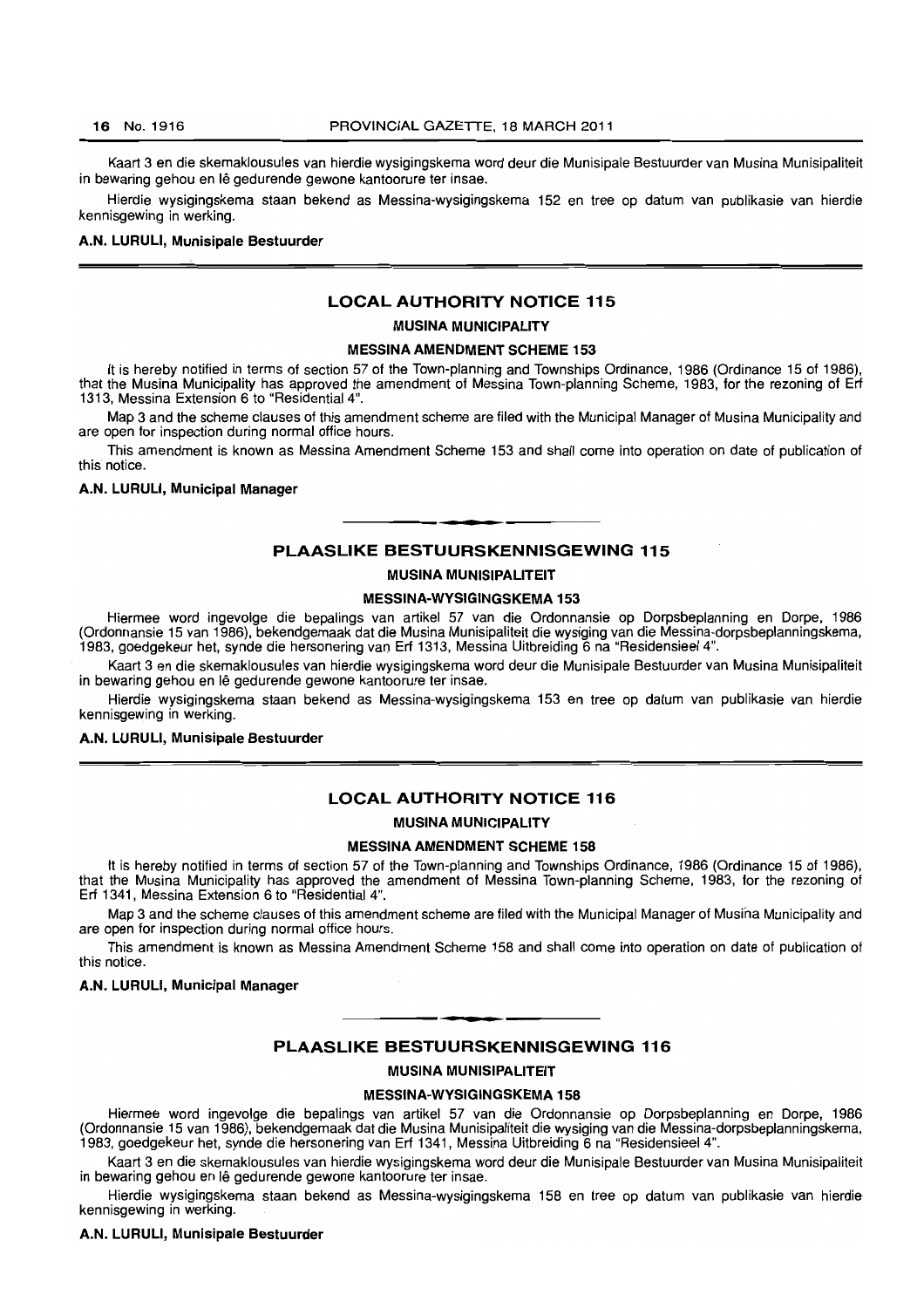#### **LOCAL AUTHORITY NOTICE 117**

#### **MUSINA MUNICIPALITY**

#### **MESSINA AMENDMENT SCHEME 159**

It is hereby notified in terms of section 57 of the Town-planning and Townships Ordinance, 1986 (Ordinance 15 of 1986), that the Musina Municipality has approved the amendment of Messina Town-planning Scheme, 1983. for the rezoning of Erf 606. Messina Extension 1 to "Business 1 ".

Map 3 and the scheme clauses of this amendment scheme are filed with the Municipal Manager of Musina Municipality and are open for inspection during normal office hours.

This amendment is known as Messina Amendment Scheme 159 and shall come into operation on date of publication of this notice.

#### **A.N. LURULI, Municipal Manager**

#### . **- . PLAASLIKE BESTUURSKENNISGEWING 117**

#### **MUSINA MUNISIPALITEIT**

#### **MESSINA-WYSIGINGSKEMA 159**

Hiermee word ingevolge die bepalings van artikel 57 van die Ordonnansie op Dorpsbeplanning en Dorpe, 1986 (Ordonnansie 15 *van* 1986), bekendgemaak dat die Musina Munisipaliteit die wysiging *van* die Messina-dorpsbeplanningskema, 1983, goedgekeur het, synde die hersonering van Erf 606, Messina Uitbreiding 1 na "Besigheid 1".

Kaart 3 en die skemaklousules van hierdie wysigingskema word deur die Munisipale Bestuurder van Musina Munisipaliteit in bewaring gehou en lê gedurende gewone kantoorure ter insae.

Hierdie wysigingskema staan bekend as Messina-wysigingskema 159 en tree op datum *van* publikasie *van* hierdie kennisgewing in werking.

#### **A.N. LURULI, Munisipale Bestuurder**

#### **LOCAL AUTHORITY NOTICE 118**

#### **MUSINA MUNICIPALITY**

#### **MESSINA AMENDMENT SCHEME 163**

It is hereby notified in terms of section 57 of the Town-planning and Townships Ordinance, 1986 (Ordinance 15 of 1986), that the Musina Municipality has approved the amendment of Messina Town-planning Scheme, 1983, for the rezoning of Erf 18. Messina to "Residential 4".

Map 3 and the scheme clauses of this amendment scheme are filed with the Municipal Manager of Musina Municipality and are open for inspection during normal office hours.

This amendment is known as Messina Amendment Scheme 163 and shall come into operation on date of publication of this notice.

#### **A.N. LURULI, Municipal Manager**

#### **PLAASLIKE BESTUURSKENNISGEWING 118**

**• I** 

#### **MUSINA MUNISIPALITEIT**

#### **MESSINA-WYSIGINGSKEMA 163**

Hiermee word ingevolge die bepalings *van* artikel 57 *van* die Ordonnansie op Dorpsbeplanning en Dorpe, 1986 (OrdonnanSie 15 *van* 1986), bekendgemaak dat die Musina Munisipaliteit die wysiging *van* die Messina-dorpsbeplanningskema, 1983. goedgekeur het, synde die hersonering van Erf 18, Messina, na "ResidensieeI4".

Kaart 3 en die skemaklousules van hierdie wysigingskema word deur die Munisipale Bestuurder *van* Musina Munisipaliteit in bewaring gehou en Iê gedurende gewone kantoorure ter insae.

Hierdie wysigingskema staan bekend as Messina-wysigingskema 163 en tree op datum *van* publikasie van hierdie kennisgewing in werking.

#### **A.N. LURULI, Munisipale Bestuurder**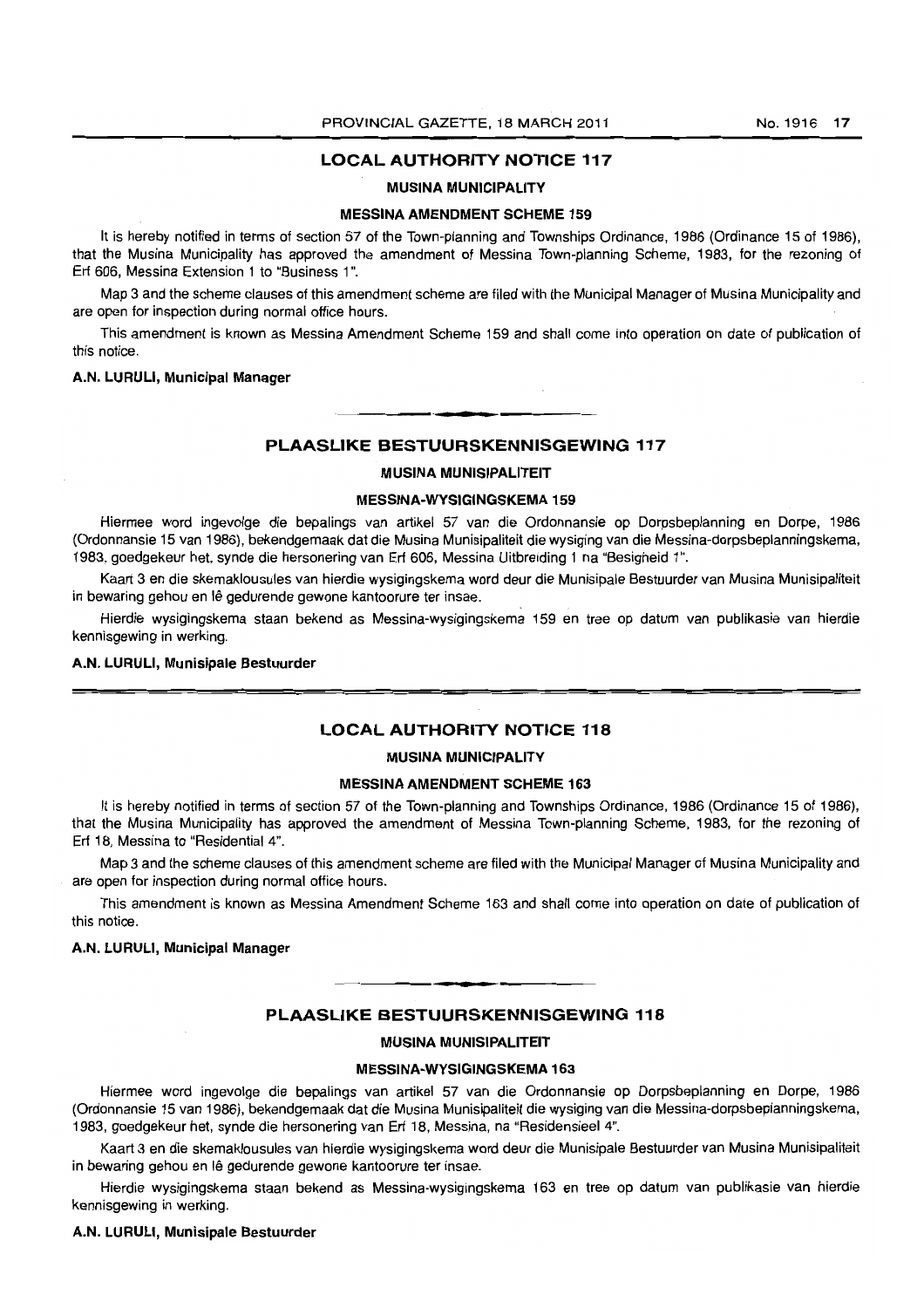#### 18 No. 1916 **PROVINCIAL GAZETTE, 18 MARCH 2011**

#### LOCAL AUTHORITY NOTICE 119

#### MUSINA MUNICIPALITY

#### MESSINA AMENDMENT SCHEME 168

It is hereby notified in terms of section 57 of the Town-planning and Townships Ordinance, 1986 (Ordinance 15 of 1986), that the Musina Municipality has approved the amendment of Messina Town-planning Scheme, 1983, for the rezoning of Erf 91, Messina to "Special" for a guesthouse restricted to seven guest rooms and a place of refreshment restricted to the guests of the guest house and with the consent of the Municipality any other use which is related and subject to the main use and Erf 94, Messina, to "Special" for a guesthouse restricted to seven guest rooms and a place of refreshment restricted to the guests of the guest house and with the consent of the Municipality any other use which is related and subject to the main use.

Map 3 and the scheme clauses of this amendment scheme are filed with the Municipal Manager of Musina Municipality and are open for inspection during normal office hours.

This amendment is known as Messina Amendment Scheme 168 and shall come into operation on date of publication of this notice.

#### A.N. LURULI, Municipal Manager

#### PLAASLIKE BESTUURSKENNISGEWING 119

**• •** 

#### MUSINA MUNISIPALITEIT

#### MESSINA-WYSIGINGSKEMA 168

Hiermee word ingevolge die bepalings van artikel 57 van die Ordonnansie op Dorpsbeplanning en Dorpe, 1986 (Ordonnansie 15 van 1986), bekendgemaak dat die Musina Munisipaliteit die wysiging van die Messina-dorpsbeplanningskema, 1983, goedgekeur het, synde die hersonering van Erf 91, Messina, na "Spesiaal" vir 'n gastehuis beperk tot sewe gastekamers en 'n verversingsplek beperk tot die gaste van die gastehuis en met die toestemming van die munisipaliteit enige ander gebruik wat aanverwant en ondergeskik is aan die hoofgebruik en Erf 94, Messina, na "Spesiaal" vir 'n gastehuis beperk tot sewe gastekamers en 'n verversingsplek beperk tot die gaste van die gastehuis en met die toestemming van die munisipaliteit enige ander gebruik wat aanverwant en ondergeskik is aan die hoofgebruik.

Kaart 3 en die skemaklousules van hierdie wysigingskema word deur die Munisipale Bestuurder van Musina Munisipaliteit in bewaring gehou en Iê gedurende gewone kantoorure ter insae.

Hierdie wysigingskema staan bekend as Messina-wysigingskema 168 en tree op datum van publikasie van hierdie kennisgewing in werking.

#### A.N. LURULI, Munisipale Bestuurder

#### LOCAL AUTHORITY NOTICE 120

#### MUSINA MUNICIPALITY

#### MESSINA AMENDMENT SCHEME 173

It is hereby notified in terms of section 57 of the Town-planning and Townships Ordinance, 1986 (Ordinance 15 of 1986), that the Musina Municipality has approved the amendment of Messina Town-planning Scheme, 1983, for the rezoning of Portion 1 of Erf 848. Messina, to "Residential 4".

Map 3 and the scheme clauses of this amendment scheme are filed with the Municipal Manager of Musina Municipality and are open for inspection during normal office hours.

This amendment is known as Messina Amendment Scheme 173 and shall come into operation on date of publication of this notice.

#### A.N. LURULI, Municipal Manager

#### PLAASLIKE BESTUURSKENNISGEWING 120

**. -**

#### MUSINA MUNISIPALITEIT

#### MESSINA-WYSIGINGSKEMA 173

Hiermee word ingevolge die bepalings van artikel 57 van die Ordonnansie op Dorpsbeplanning en Dorpe, 1986 (Ordonnansie 15 van 1986), bekendgemaak dat die Musina Munisipaliteit die wysiging van die Messina-dorpsbeplanningskema. 1983. goedgekeur het. synde die hersonering van Gedeelte 1 van Erf 848. Messina na "Residensieel 4".

Kaart 3 en die skemaklousules van hierdie wysigingskema word deur die Munisipale 8estuurder van Musina Munisipaliteit in bewaring gehou en lê gedurende gewone kantoorure ter insae.

Hierdie wysigingskema staan bekend as Messina-wysigingskema 173 en tree op datum van publikasie van hierdie kennisgewing in werking.

#### A.N. LURULI, Munisipale Bestuurder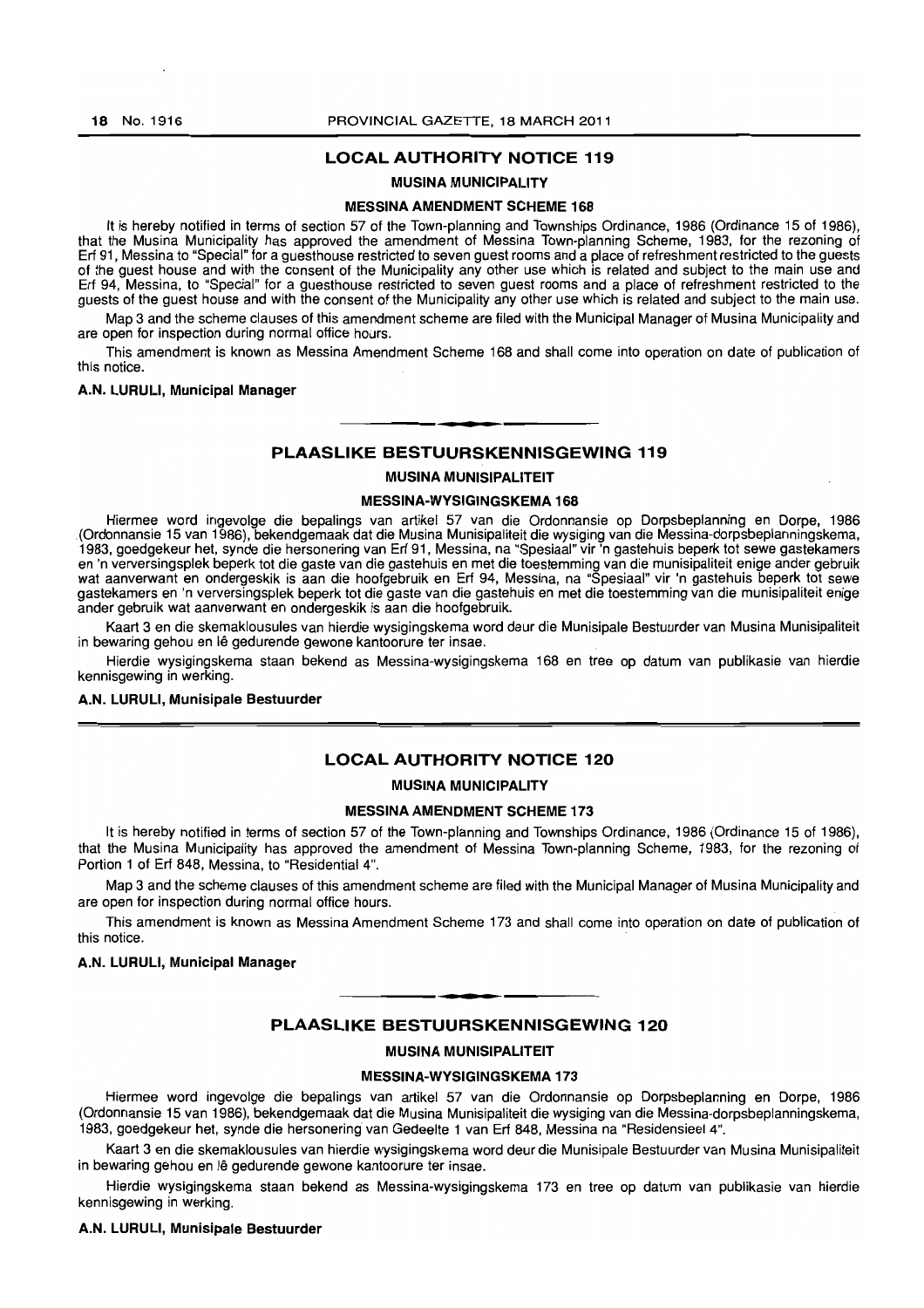#### **LOCAL AUTHORITY NOTICE 121**

#### **MUSINA MUNICIPALITY**

#### **MESSINA AMENDMENT SCHEME 178**

It is hereby notified in terms of section 57 of the Town-planning and Townships Ordinance, 1986 (Ordinance 15 of 1986), that the Musina Municipality has approved the amendment of Messina Town-planning Scheme, 1983, for the rezoning of Erf 2449, Messina, Nancefield Extension 7 to "Special" for accommodation restricted to six living units.

Map 3 and the scheme clauses of this amendment scheme are filed with the Municipal Manager of Musina Municipality and are open for inspection during normal office hours.

This amendment is known as Messina Amendment Scheme 178 and shall come into operation on date of publication of this notice.

#### **A.N. LURUlI, Municipal Manager**

# **• PLAASLIKE BESTUURSKENNISGEWING 121**

#### **MUSINA MUNISIPALITEIT**

#### **MESSINA-WYSIGINGSKEMA178**

Hiermee word ingevolge die bepalings van artikel 57 van die Ordonnansie op Dorpsbeplanning en Dorpe, 1986 (Ordonnansie 15 van 1986), bekendgemaak dat die Musina Munisipaliteit die wysiging van die Messina-dorpsbeplanningskema, 1983, goedgekeur het, synde die hersonering van Erf 2449, Messina, Nancefield Uitbreiding 7 na "Spesiaal" vir akkommodasie doeleindes beperk tot ses woonvertrekke.

Kaart 3 en die skemaklousules van hierdie wysigingskema word deur die Munisipale Bestuurder van Musina Munisipaliteit in bewaring gehou en Iê gedurende gewone kantoorure ter insae.

Hierdie wysigingskema staan bekend as Messina-wysigingskema 178 en tree op datum van publikasie van hierdie kennisgewing in werking.

#### **A.N. LURUlI, Munisipale Bestuurder**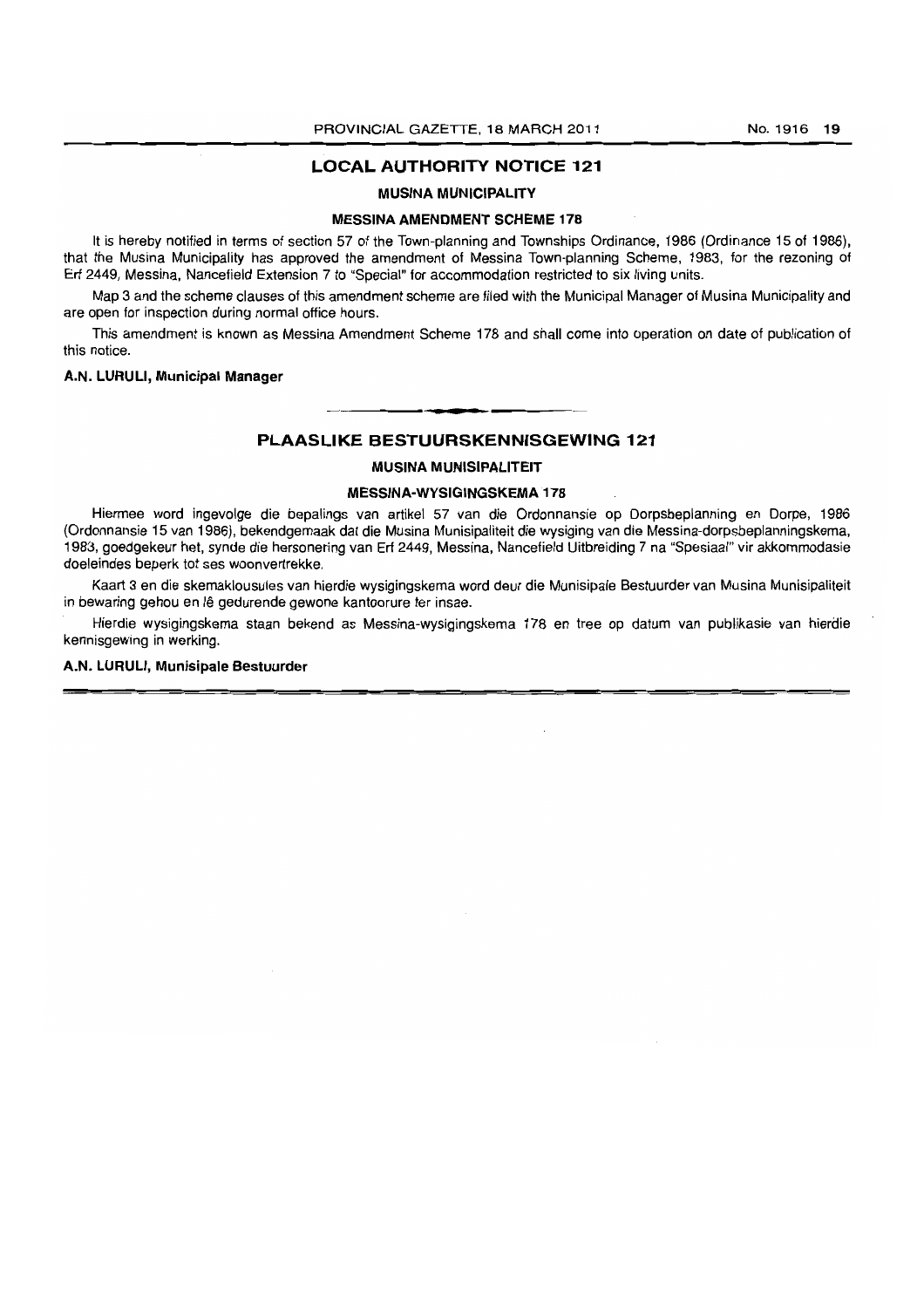#### **LOCAL AUTHORITY NOTICE 112**

#### **POLOKWANE/PERSKEBULT AMENDMENT SCHEME 226**

#### NOTICE OF APPLICATION FOR THE AMENDMENT OF THE POLOKWANE/PERSKEBULT TOWNPLANNING **SCHEME, 2007, IN TERMS OF SECTION 56(1)(B)(I) OF THE TOWNPLANNING AND TOWNSHIPS ORDINANCE, 1986 (ORDINANCE NO 15 OF 1986)**

I, Charlotte van der Merwe, being the authorized agent of the owner of the erf mentioned below hereby give notice in terms of Section 56(1)(b)(i) of the Townplanning and Townships Ordinance, 1986 (Ordinance No 15 of 1986) that I have applied to the Polokwane Municipality for the amendment of the Townplanning Scheme known as the Polokwane/Perskebult Townplanning Scheme, 2007 in so far as the rezoning of Portion 1 of Erf 867, Pietersburg, situated at 29 Magasyn Street, Polokwane, from "Residential 1" to "Education" for the purposes of to establish a Pre-School Facility.

Particulars of the application will lie for inspection during normal office hours at the office of the Director: Spatial Planning and Land Use Management, first floor, Civic Centre, Landdros Mare Street, Polokwane for a period of 28 days from 18 March 2011.

Objections to or representations in respect of the application must be lodged with or made in writing to the Municipal Manager at the above address or at P O Box 111, POLOKWANE, 0700 within a period of 28 days from 18 March 2011. Address of agent: Kamekho Town Planners POBox 4169 Polokwane 0700 Tel: 015295 7382

# **• PLAASLIKE BESTUURSKENNISGEWING 112**

#### **POLOKWANE/PERSKEBUL T WYSIGINGSKEMA 226 KENNISGEWING VAN DIE AANSOEK OM DIE WYSIGING VAN DIE POLOKWANE/PERSKEBULT DORPSBEPLANNINGSKEMA, 20071NGEVOLGE ARTIKEL 56(1)(B)(I) VAN DIE ORDONNANSIE OP DORPSBEPLANNING EN DORPE, 1986 (ORDONNANSIE NO 15 VAN 1986)**

Ek, Charlotte van der Merwe, synde die gemagtigde agent van die eienaar van die ondergenoemde erf, gee hiermee ingevolge Artikel 56(1)(b)(i) van die Ordonnansie op Dorpsbeplanning en Dorpe, 1986 (Ordonnansie 15 van 1986) kennis dat ek by die Polokwane Munisipaliteit aansoek gedoen het om die wysiging van die Dorpsbeplanningskema bekend as die Polokwane/Perskebult Dorpsbeplanningskema, 2007 deur die hersonering van Gedeelte 1 van Erf 867, Pietersburg, gelee te Magasyn straat 29, Polokwane, vanaf "Residensieel 1" na "Opvoedkundig" vir die doeleindes van 'n Kleuterskool. Besonderhede van die aansoek Ie ter insae gedurende kantoorure by die kantoor van die Direkteur: Ruimtelike Beplanning en Grondgebruikbestuur, eerste vloer, Burgersentrum, Landdros Marestraat, Polokwane vir 'n tydperk van 28 dae vanaf 18 Maart 2011.

Besware teen of vertoe ten opsigte van die aansoek moet binne 'n tydperk van 28 dae vanaf 18 Maart 2011 skriftelik by of tot die Munisipale Bestuurder by bovermelde adres of by Posbus 111, POLOKWANE, 0700 ingedien of gerig word. Adres van Agent: Kamekho Stadsbeplanners Posbus 4169 Polokwane 0700 Tel: 0152957382

18-25